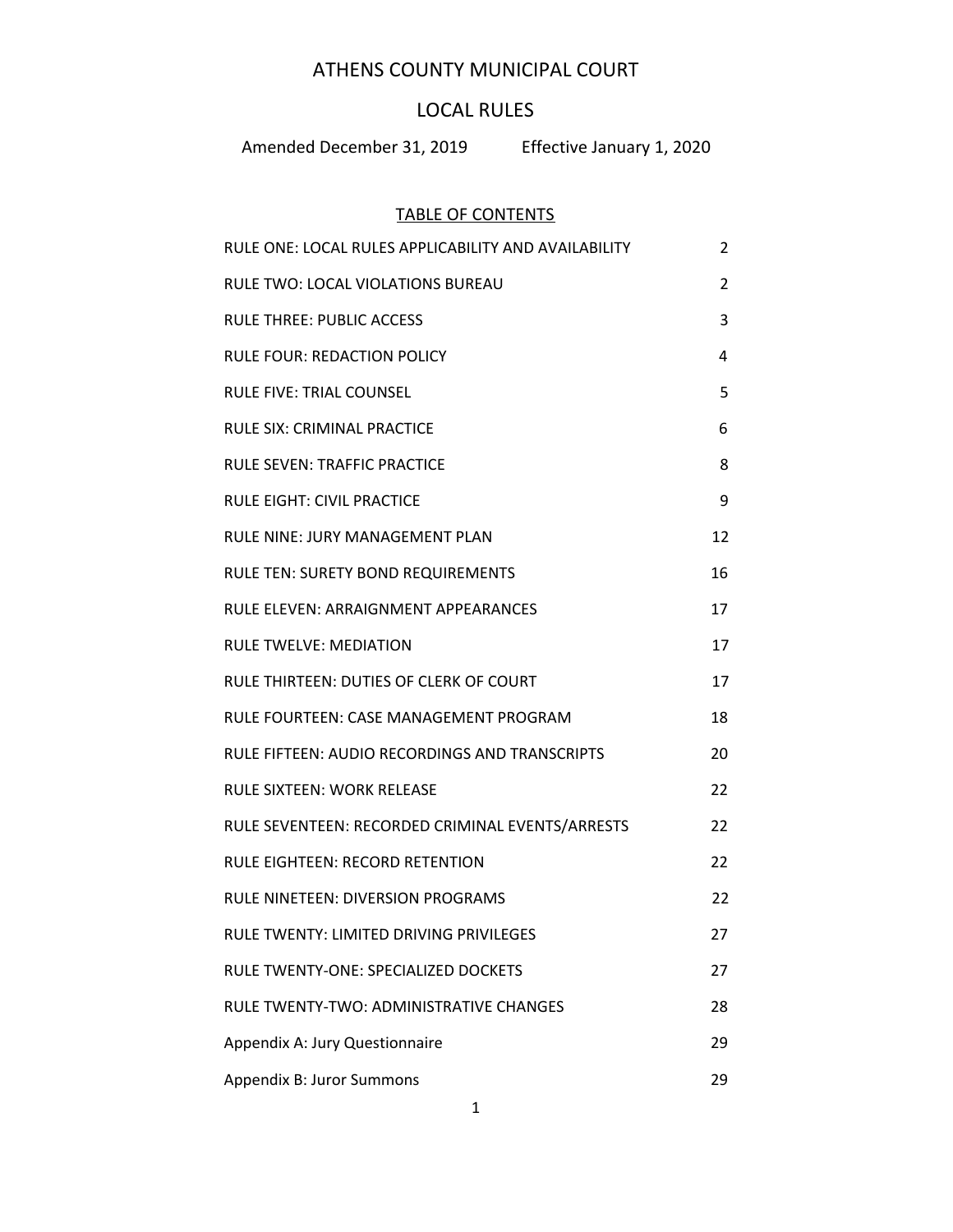### RULE ONE: LOCAL RULES APPLICABILITY AND AVAILABILITY

- <span id="page-1-0"></span>A. These rules are intended to provide for the just determination of every proceeding or function of the Court and shall be applied to secure the fair, impartial, speedy, and sure administration of justice, simplicity in procedure, and the elimination of unjustifiable expense and delay.
- B. These local rules shall apply in all cases filed with the Court except to the extent clearly in conflict with law or Ohio Supreme Court Rules of Superintendence, Criminal Procedure, Civil Procedure, Traffic Rules, or Rules of Evidence, or are otherwise inapplicable.
- C. The Local Rules will be available on the Court's website and at the Clerk's counter. Copies are available at cost.

## RULE TWO: LOCAL VIOLATIONS BUREAU

## <span id="page-1-1"></span>A. MISDEMEANOR VIOLATION BUREAU

- 1. The Misdemeanor Violation Bureau is hereby established and the Clerk of Court is appointed to be the violations clerk, to collect fines, give receipts therefor, and render accounts of the bureau, pursuant to Rule 4.1, Ohio Rules of Criminal Procedure.
- 2. The schedule of fines and costs which shall be charged by the Violations Bureau is established and is published in a journal entry.
- 3. The Violations Bureau will have available at its public counter a Court approved statement of the schedule of fines.
- B. TRAFFIC VIOLATION BUREAU
	- 1. The Traffic Violations Bureau is hereby established and the Clerk of Court is appointed to be the violations clerk, to collect fines, give receipts therefor, and render accounts of the bureau, pursuant to Rule 13, Ohio Traffic Rules.
	- 2. The schedule of fines and cost which shall be charged by the Violations Bureau is established in a journal entry.
	- 3. The Traffic Violations Bureau will have available at its public counter a Court approved statement of the schedule of fines.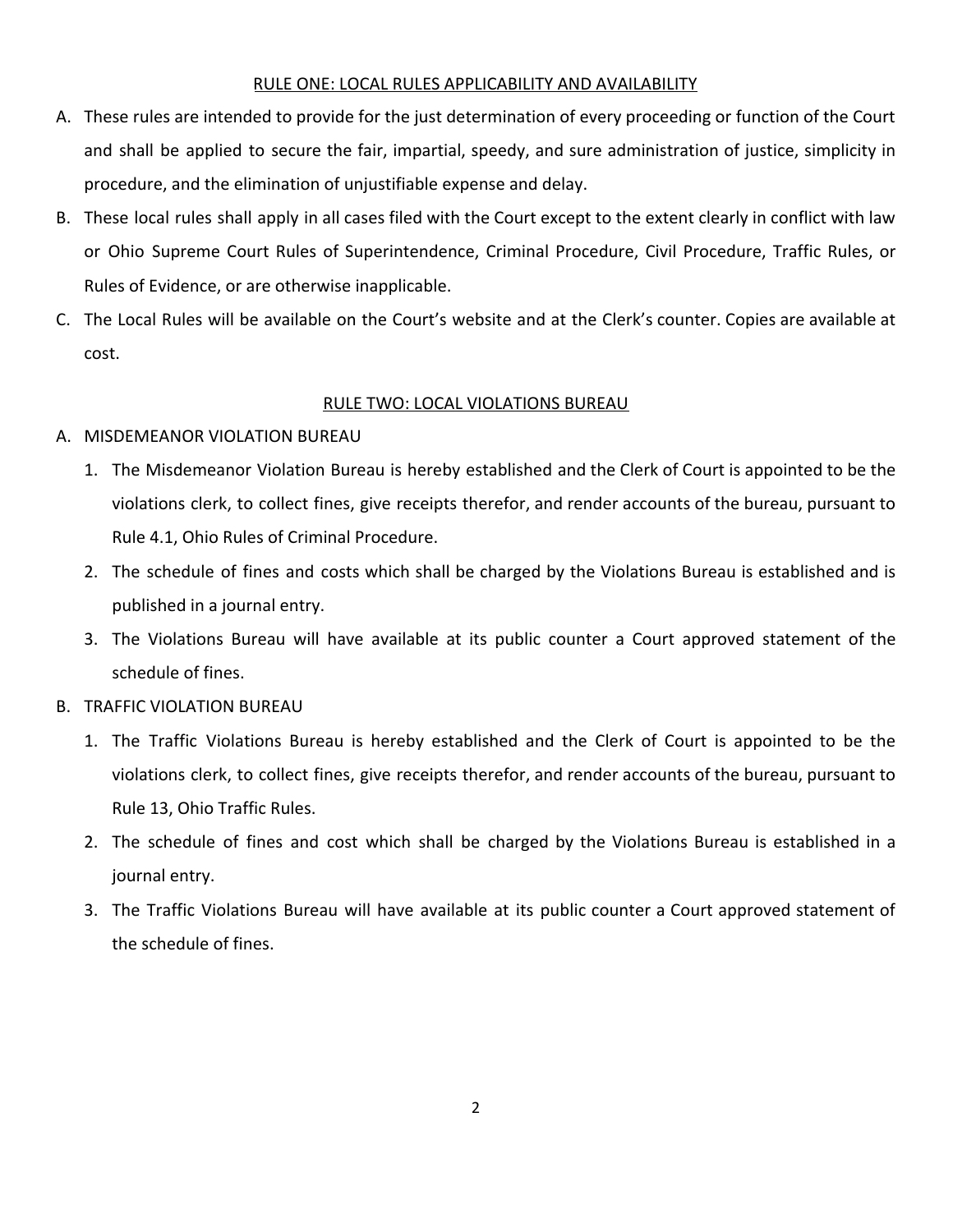#### RULE THREE: PUBLIC ACCESS

#### <span id="page-2-0"></span>A. RIGHT TO ATTEND

- 1. All members of the public shall be permitted access to all court proceedings consistent with rules promulgated by the Ohio Supreme Court and the Code of Judicial Conduct. No one may be excluded from court proceedings except upon order of the Court for good cause shown except for the specialized dockets.
- 2. Food, beverages, or smoking in the courtroom is prohibited.
- 3. Cell phones, pagers, radios, and other personal electronic devices shall be turned off in the courtroom.
- 4. Recording, either by audio or visual means, or photographing by any person of court proceedings shall not be permitted except upon order of the Court upon written application filed with the Clerk of Court and as otherwise mandated by Rule 12, Ohio Supreme Court Rules of Superintendence. Other policies concerning recording will follow what is stated under the News Media Broadcasting: Tape or Television Recording and Photography as listed below.
- 5. No weapons will be allowed in the courtroom. All persons and/or belongings may be subject to search.
- B. NEWS MEDIA BROADCASTING: TAPE OR TELEVISION RECORDING AND PHOTOGRAPHY
	- 1. GENERAL RULE: Recording or photographing by any person of court proceedings shall not be permitted except upon order of the Court upon written application filed with the Clerk of Court and as otherwise mandated by Rule 12, Ohio Supreme Court Rules of Superintendence.
	- 2. LIMITATIONS:
		- a. Audio recordings or pickup of conferences conducted in court between counsel and clients, between co-counsel, or between the judge and counsel are prohibited.
		- b. Broadcasting, recording, or photographing by any means of victims or witnesses is prohibited except upon permission obtained in open court and shall not be permitted when the witness or victim objects.
		- c. Broadcasting, recording, or photographing witnesses, jurors, or parties is prohibited except upon express order of the Court upon written application.
- C. REMOVAL FROM COURT

Questions of the admission of persons to the courtroom shall be decided by the Court and the Court may remove any person or persons or news media failing to comply with this Rule or Supreme Court Rules regulating media access.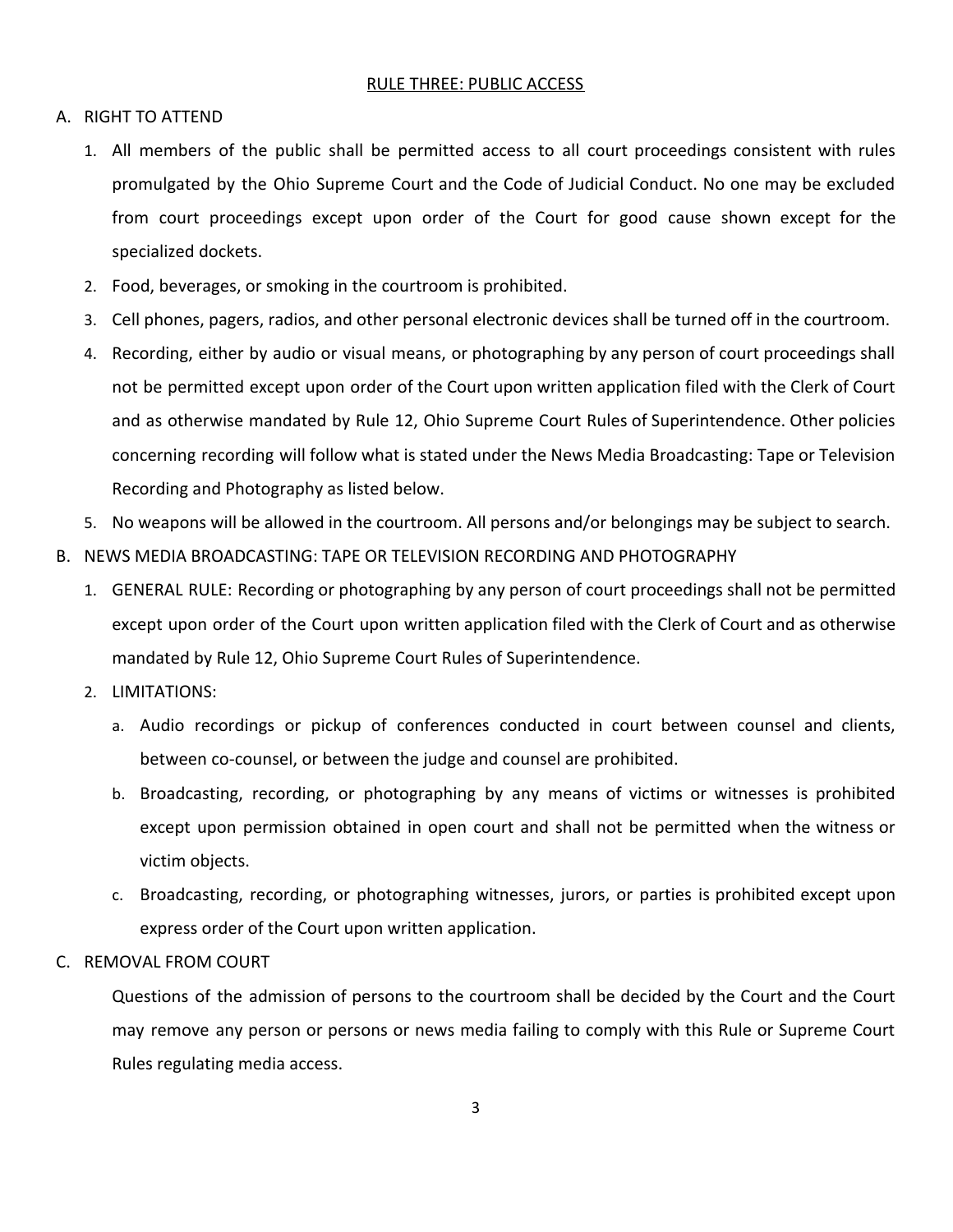### D. PUBLIC RECORDS

Court records are presumed open to public access. Public record requests will be fulfilled in full compliance with the Ohio Rules of Superintendence, the Ohio Revised Code and any other applicable rules or statutes. Any public record request that seeks information in electronic format will be delivered in PDF format. This insures the integrity and authenticity of the data received from the Athens County Municipal Court. If paper copies are requested, they will be made available at cost.

- E. ONLINE ACCESS
	- 1. General Docket information will be available on the Athens County Municipal Court's website at www.athensmunicipalcourt.com.
	- 2. Members of the public can obtain copies of or review electronically filed documents in the same manner as documents filed on paper via the public access terminal located at the Municipal Court.
	- 3. If the internet website is unavailable or is not provided by the Clerk of Court or if the Clerk of Court is prohibited by the Court or by any law from making the document available via the Internet web site, the document will be available for review at the office of the Clerk of Court, either by computer terminal or in paper form in the case file, if available.
	- 4. If, however, a document or case record is sealed or expunged, it is unavailable for public disclosure.

#### RULE FOUR: REDACTION POLICY

- <span id="page-3-0"></span>A. Filing parties shall omit or, where inclusion is necessary, partially redact the following personal data identifiers from all pleadings, documents, and exhibits, unless the assigned judge orders otherwise:
	- 1. Social security numbers except for the last four digits;
	- 2. Driver's license number;
	- 3. Financial account numbers, including but not limited to debit card, charge card, and credit card numbers;
	- 4. Employer and Employee identification numbers;
	- 5. A juvenile's name in a complaint or associated document, except for the juvenile's initials or a generic abbreviation such as "CV" for child victim;
	- 6. Proprietary or trade secret information.
- B. With permission of the Court, a party may file, under seal, a document containing the un-redacted personal data identifiers listed above.
	- 1. The party seeking to file an un-redacted document shall file a motion to file the document under seal.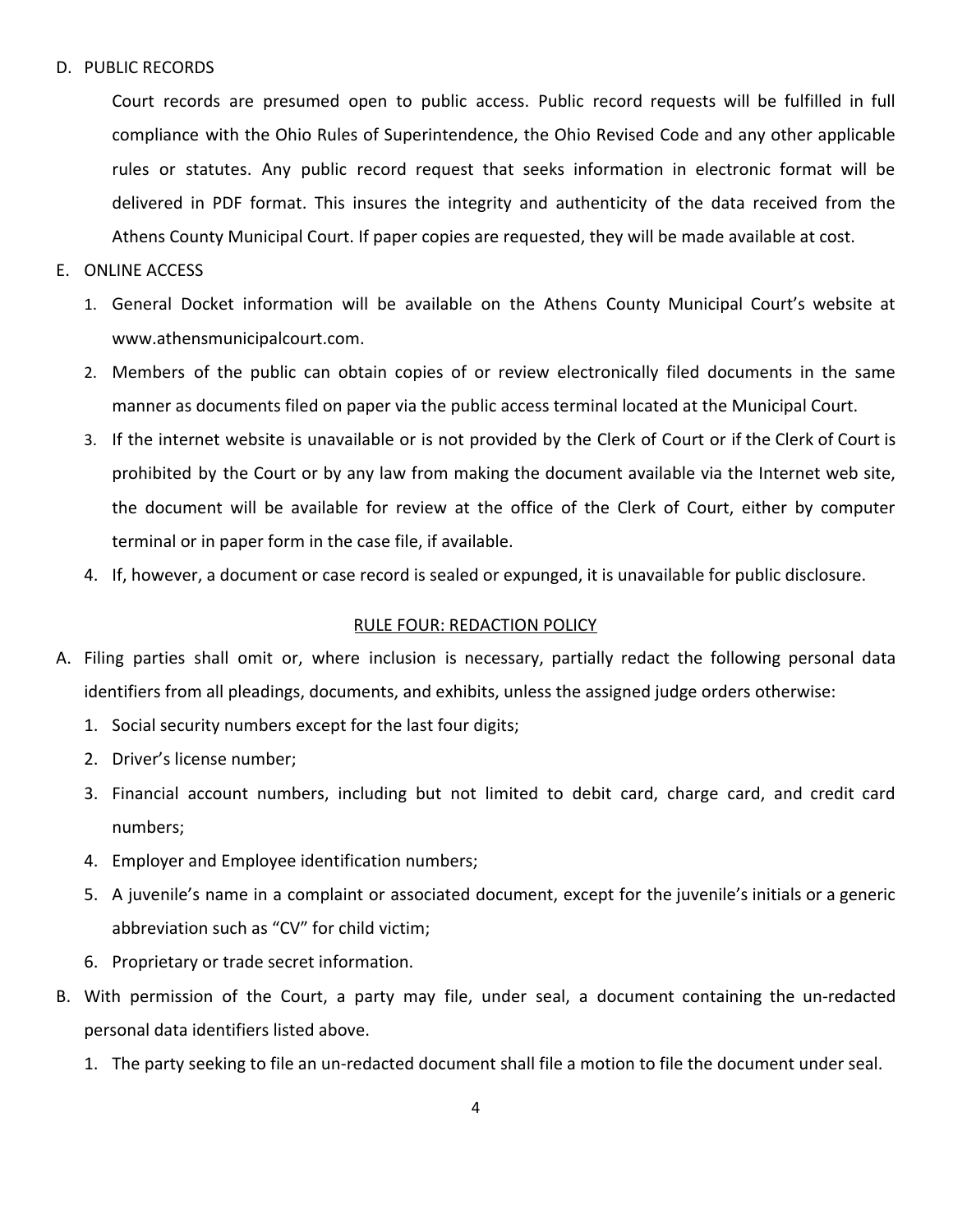- 2. In granting the motion or application to seal, the assigned judge may require the party to file a redacted copy for the public record.
- C. The responsibility for redacting personal data identifiers (i.e., social security numbers and bank/credit card numbers) rests solely with the filing party.
- <span id="page-4-0"></span>D. The Clerk's Office will not review the documents for compliance with this rule or redact documents.

#### RULE FIVE: TRIAL COUNSEL

#### A. DESIGNATION OF TRIAL ATTORNEY

Attorneys shall designate their capacity as trial counsel on all pleadings in civil and criminal cases and shall include their office address, zip code, email address, telephone and fax numbers. A law firm is not to be named as trial attorney.

B. WITHDRAWAL OF TRIAL COUNSEL

Counsel shall be permitted to withdraw from trial counsel responsibility only with the consent of the Court. No such application will be considered unless a written entry or motion is presented stating the reasons for the application, contain certification of service to opposing counsel and the party, and stating the time and date of trial, if set.

C. CHANGE OF TRIAL COUNSEL

Once trial counsel has been designated, such designation shall remain until termination of the case. Change of trial counsel will be permitted upon the filing of an entry containing the designation of new trial counsel.

D. MOTION PRACTICE

All motions must be presented and filed within rule, in writing, accompanied by sufficient memoranda stating the grounds and factual and legal basis. An agreed date and time for oral hearing, if requested, upon motion must be obtained by counsel from the Clerk of Court. All parties wishing to respond to such motion shall do so in writing not later than the fourteenth day following service of the motion upon the responding party.

#### E. JOINDER AND SEPARATION OF CASES

Criminal and traffic cases which are filed at the same time against the defendant shall be tried together unless separate trials of offenses are ordered pursuant to a motion to sever. Criminal cases filed against co-Defendants regarding the same incident shall be tried together unless separate trials are ordered pursuant to a motion to sever.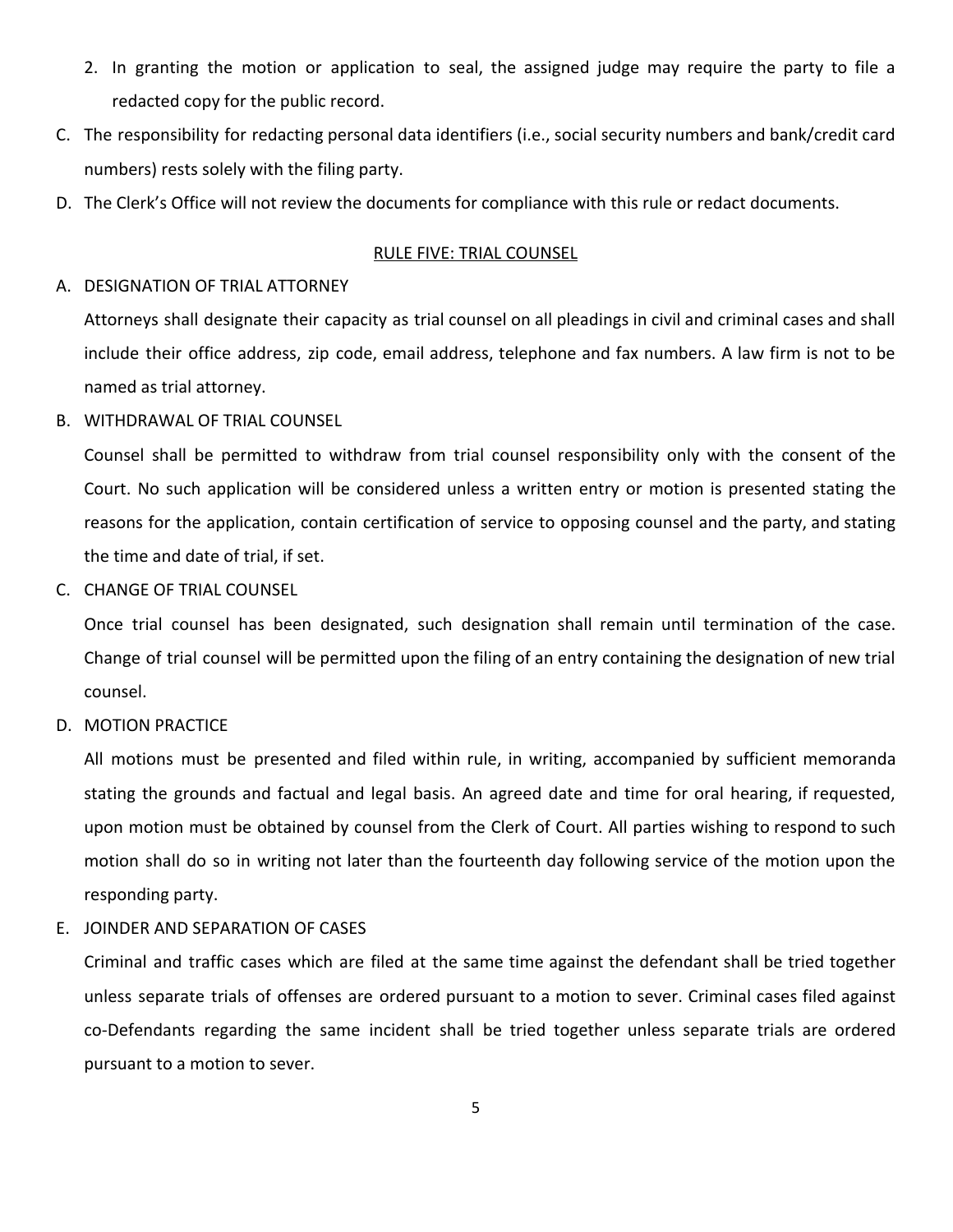#### F. REQUESTS FOR CONTINUANCES

Requests for continuances shall be accompanied by entry which must include 1) party requesting the continuance and reasons for the request; 2) the date and time of the current assignment; 3) the acknowledgment of all parties; and 4) an agreed date or a space for a date certain to be assigned.

#### RULE SIX: CRIMINAL PRACTICE

### <span id="page-5-0"></span>A. DOMESTIC VIOLENCE

- 1. It shall be the duty of the arresting officer(s) at the time of any arrest for alleged domestic violence to provide the alleged victim with the emergency or hotline telephone number to at least one appropriate counseling service such as My Sister's Place or the Victim/Witness Assistance Program, and the arresting officer(s) shall note the name of the referral on appropriate paperwork for court.
- 2. All cases of suspected child abuse, neglect, or endangering children shall be reported to Children's Services by the arresting officer.
- 3. Cases will not be dismissed upon request of the alleged victim unless the victim has received counseling from victim advocates and the prosecutor moves to dismiss.
- 4. "No contact" orders and temporary protection orders will not be terminated prior to the completion of the case except upon request of the alleged victim in open court after consultation with victim advocates.

### B. PRETRIALS

Upon the entering of a not guilty plea in all but minor misdemeanor cases, the Court will set the matter for pretrial. The parties are expected to exchange discovery and discuss possible agreed resolutions prior to the date of the pretrial. Subsequent pretrials may be scheduled for good cause shown. Except in extraordinary circumstances, cases will not be continued beyond the fourth calendar month after filing.

### C. PRETRIAL MOTIONS

All pretrial motions shall be timely filed and in writing which states the factual and legal issues for said motion. Issues shall be identified with sufficient specificity to advise of the appropriate witnesses and evidence necessary to be present at the evidentiary hearing. Case citations shall be to the official reports or the webcite (2006-Ohio-1234). Cases cited not having such references must be attached to the motion.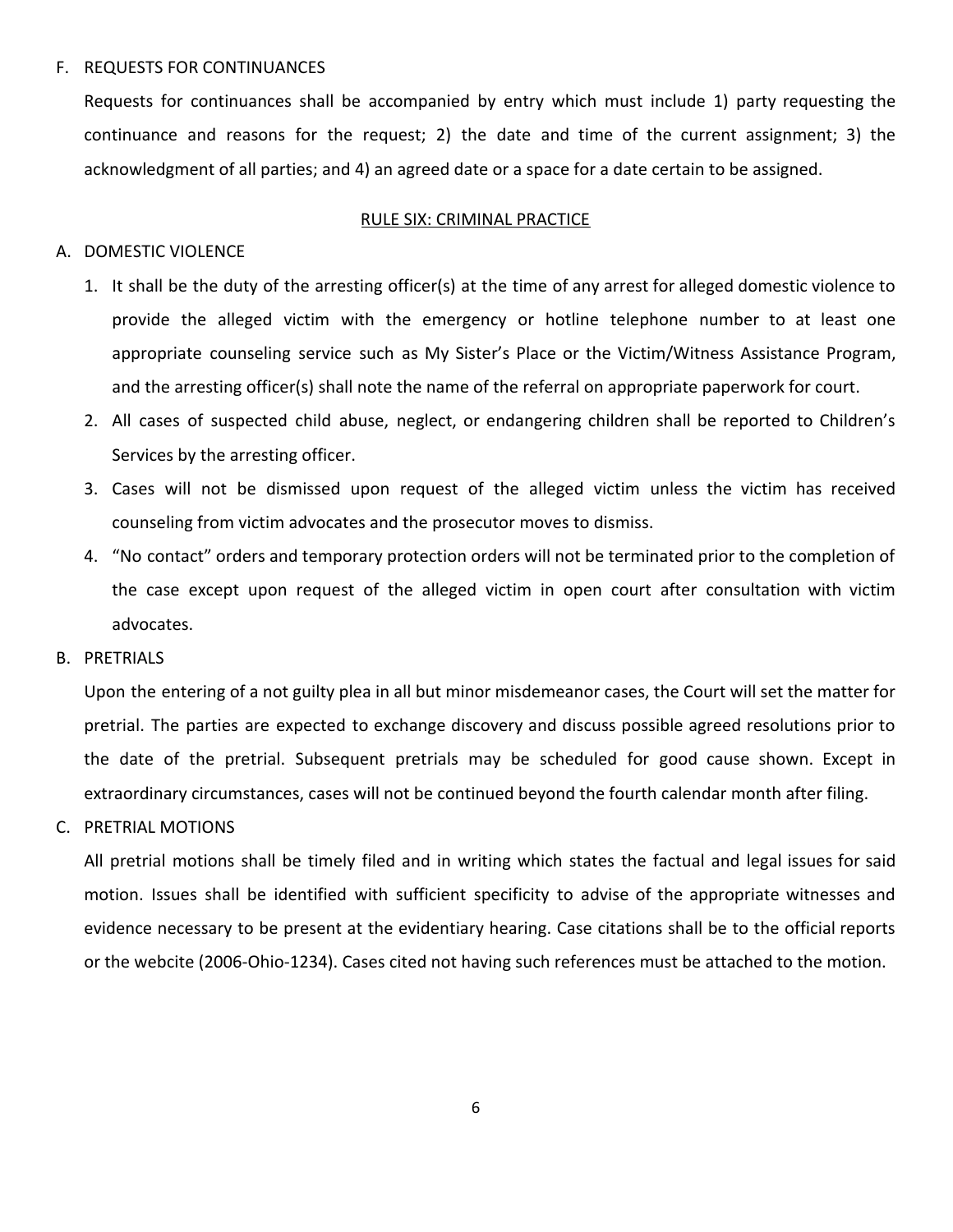### D. FINAL PRETRIALS AND JURY TRIALS

- 1. Jury trials will be set twice each month when we can reserve the third floor to shift other scheduled cases. Trials are expected to be completed in one day unless sufficient notice is given to arrange for the next day's docket.
- 2. Final pretrials will be set 2 to 5 days immediately preceding the trial date.
- 3. After the final pretrials, there will be as many as six cases set for each jury date. Each case set for jury trial is expected to be ready to go, including necessary subpoenas and availability of counsel and witnesses.
- 4. At the final pretrial, which is unlikely to be continued, counsel shall have prepared and present one of the following:
	- a. Proposed dismissal/sentencing entries with proposed penalties; or
	- b. A list of witnesses, anticipated evidentiary issues, and any proposed jury instructions.
- 5. If any of the several cases are not settled at the final pretrial, the Court will prepare for trial, including scheduling an acting judge.
- 6. Any scheduled case not settled at the final pretrial will be subject solely to the judge's discretion in sentencing after hearing from the parties. Counsel may still present dismissals or pleas to the original charges, but the judge will fill out the penalty sections of the entries. No amendments will be permitted after the final pretrial.
- 7. If more than one scheduled case remains uncompleted by 12:00 p.m. the business day before trial, the priority case shall be established and all other cases will be rescheduled for the next available trial date. Priority is generally determined by the filing date of the complaint unless the accused is incarcerated only on the pending charge. Criminal trials have priority over civil trials.
- 8. If the priority case is settled after a jury is summoned, the jury costs will be assessed to the State in the case of a dismissal or to the Defendant in the case of a plea to the original charge(s).

### E. JURY TRIAL RIGHT WAIVER

Where the defendant has entered a jury trial demand and later seeks to withdraw the demand and waive his right to jury trial, it shall be the responsibility of the defendant or defense counsel to notify the court not less than 48 hours prior to the time set for trial and failure to so notify may result in the assessment of costs for the venire. All jury waivers must be in writing signed by the defendant in open court.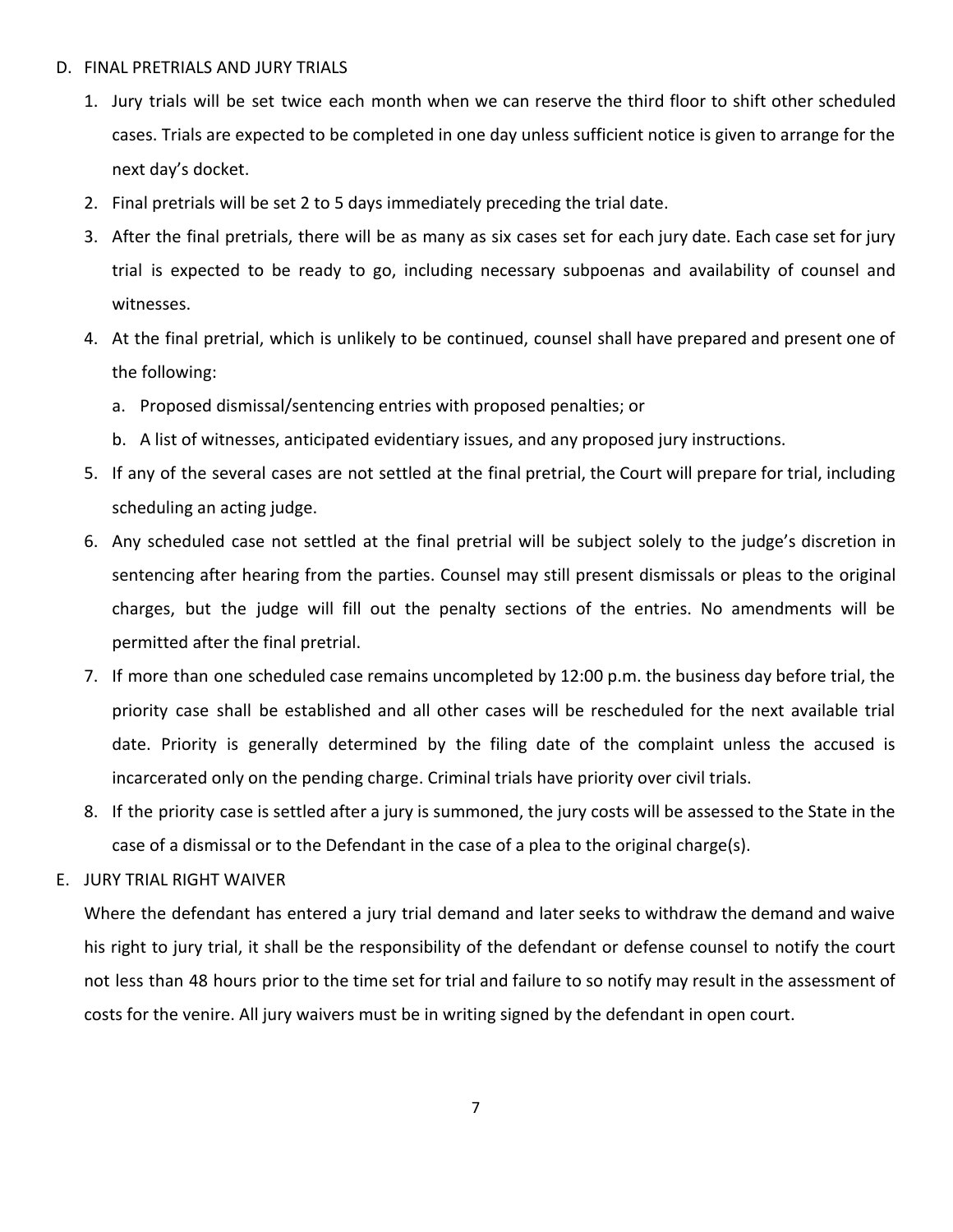## F. COURT APPOINTED COUNSEL

- 1. Court appointed counsel on criminal cases shall be selected by the Clerk of Court from a rotating list of all attorneys who notify the Court of their desire to serve as counsel.
- 2. When appointment requires a private attorney, the Court shall appoint the next name on the list if counsel accepts the appointment.
- 3. Court appointed counsel will be required to meet the minimum standard requirements for appointment pursuant to Ohio Administrative Code section 120-1-10.
- G. CHARGES RELATED TO FALSE IDENTIFICATION

Where a complaint is filed alleging a violation of law involving use or possession of false identification, the original false ID(s) shall be attached to the complaint.

H. CASES ALLEGING VIOLATIONS OF ORC TITLE 43

All defendants charged with violations of Title 43 of the Ohio Revised Code or the municipal ordinance equivalent shall be released on recognizance and shall not be transported to the Southeast Ohio Regional Jail unless otherwise subject to arrest on other charges.

I. STATEMENT OF APPROPRIATE JURISDICTION

No complaint shall be accepted for filing that fails to state the political subdivision in which the offense is alleged to have occurred, so that the appropriate prosecutor can be involved.

J. DISCOVERY

Open file discovery, excluding attorney work product, is encouraged. Parties shall provide discovery in the same format as their respective records are stored.

K. ORIGINAL COPIES OF FILINGS

All filings need to be received via original paper copies. No facsimile or electronic filings will be accepted unless otherwise stated.

## RULE SEVEN: TRAFFIC PRACTICE

- <span id="page-7-0"></span>A. Unless otherwise specified, the provisions of Local Rule 6 also apply to traffic cases.
- B. Pursuant to Traffic Rule 3 (F)(1), traffic citations may be produced by computer or other electronic means. Pursuant to Traffic Rule 3 (F)(2), traffic citations may be electronically filed when the clerk has the appropriate system in place.
- C. The use and filing of a ticket that is produced by a computer or other electronic means is hereby authorized in the Athens County Municipal Court. The electronically produced ticket shall conform in all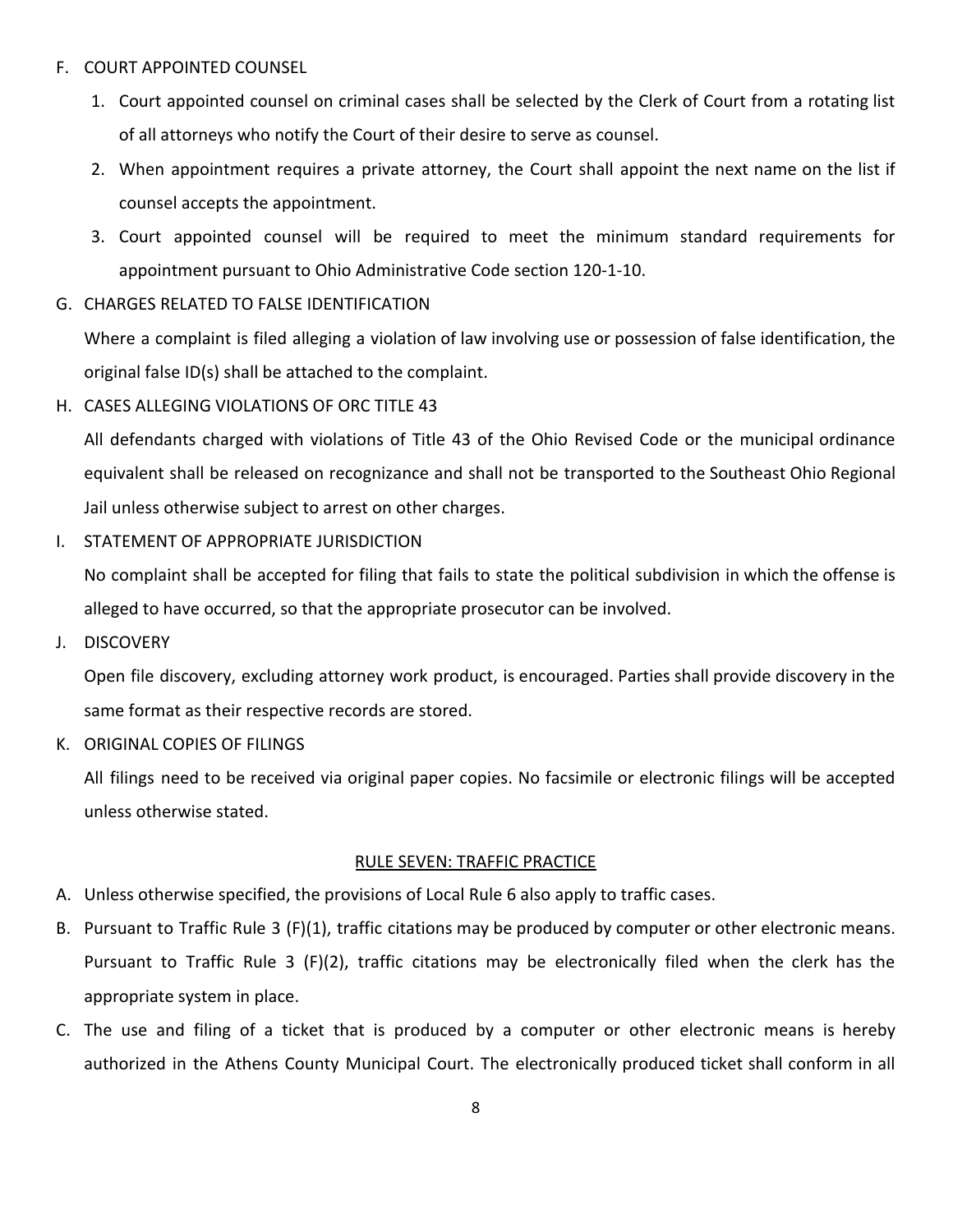substantive respects to the Ohio Uniform Traffic Ticket. If an electronically produced ticket is issued at the scene of an alleged offense, the issuing officer shall provide the defendant with a paper copy of the ticket.

## RULE EIGHT: CIVIL PRACTICE

## <span id="page-8-0"></span>A. CASE RESPONSIBILITY; TERMINATION OF CASES

- 1. It shall be the responsibility of trial counsel, or the party if unrepresented, to notify the court, in writing, when discovery is complete and a case is ready for trial, or when court action is required to complete discovery and proceed to trial.
- 2. All cases must be completed within one year from the date of filing the complaint except personal injury and property damage cases that must be completed within two years and Small Claims cases that must be completed within six months. (Ohio Supreme Court time limits.)
- 3. Where service of process is not completed within six months from the date of filing of the complaint, the case will be dismissed. [Civil Rule 4(E), Ohio Rules of Civil Procedure.]
- B. DEPOSIT TO SECURE COSTS OF JURY TRIAL

If any party demands a jury trial in a civil case, that party shall deposit \$500 to secure the fees of the jurors. That deposit shall be made within ten days of the demand for jury trial or the business day before any issue triable by jury is scheduled for a merits hearing, whichever is earlier. Failure to timely make this deposit will constitute a waiver of jury trial by the non-depositing party, unless good cause is shown. An affidavit of indigency, per se, is not sufficient to waive the jury deposit.

- C. FILING OF ENTRIES
	- 1. Any party submitting filings will provide the Court with the appropriate number of copies for service and for the court record. An additional copy may be submitted for the submitting party's use. If the appropriate number of copies are not provided, the Court reserves the right to make copies at cost, with the cost of such copies being paid by the submitting party.
	- 2. Counsel for the party in whose favor an order of judgment is rendered shall prepare the journal entry. That entry shall be submitted to opposing counsel within five days of the decision. Opposing counsel shall approve or reject the entry within five days. Within fifteen days of the decision, prevailing counsel shall inform the judge of the agreement or the disagreement of the parties. An entry disposing of the case, whether that entry is (1) agreed, (2) prepared by the judge because of the disagreement of the parties, or (3) prepared by the judge because of counsel's failure to act, shall be filed within fifteen days after the decision.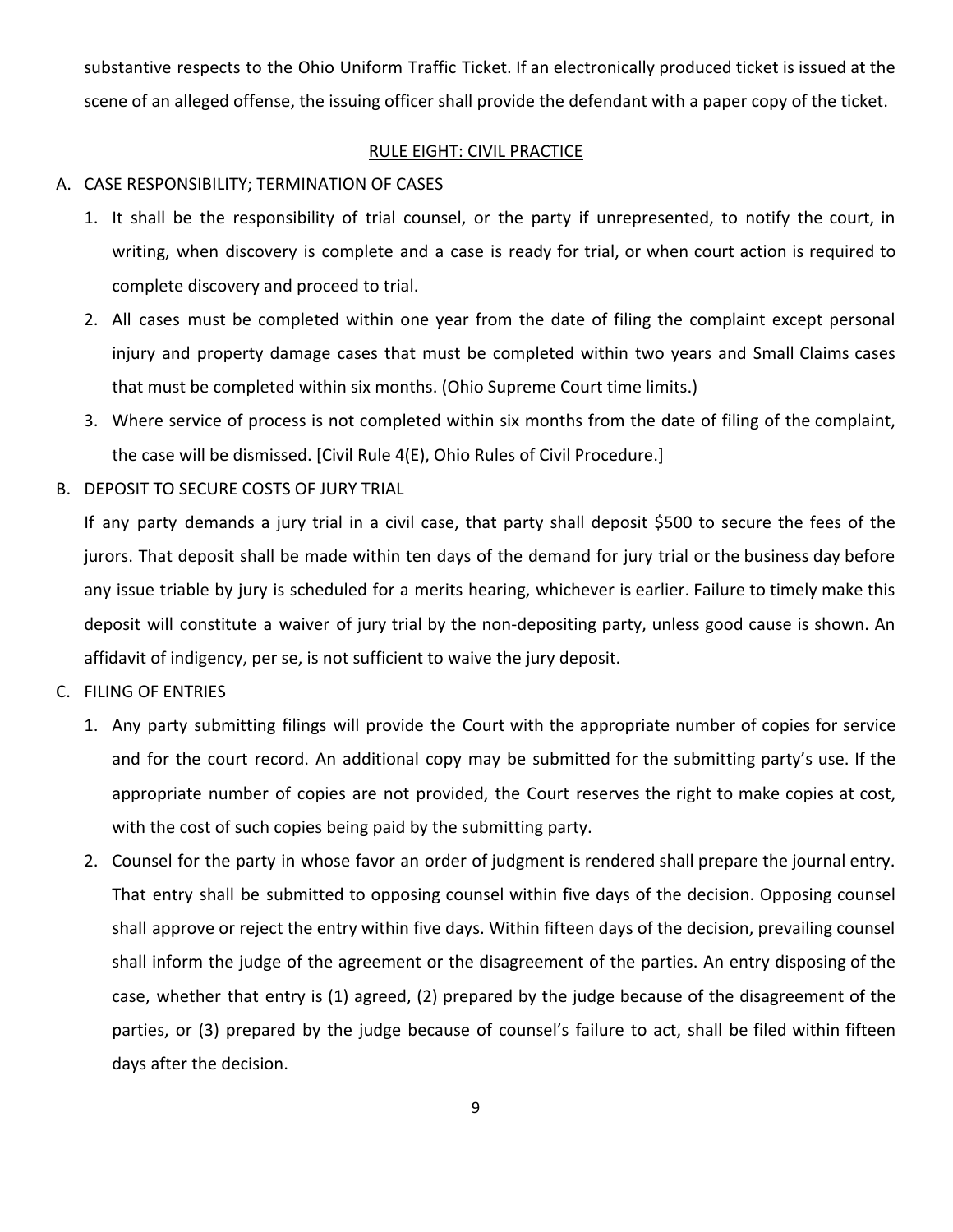3. Entries of Settlement may be filed at any time. With the consent of all parties and the Court, the avoidance of a trial date by settlement shall be allowed without the filing of an entry, but such entry shall be filed by the thirtieth day following trial date, or the case will be dismissed, without prior notice to counsel.

## D. PETITIONS AGAINST THE OHIO BUREAU OF MOTOR VEHICLES

Petitions pursuant to Revised Code Section 4507.021 and 4511.191 must list petitioner's complete name including first, middle, and last name together with the address of petitioner and Bureau in addition to the petitioner's date of birth, social security number, and operator's license number. The Clerk shall not accept for filing any petition failing to contain all such items of required information. When the suspension is upheld but limited driving privileges permitted, petitioner's license must be surrendered to the Clerk of Court with final entry.

## E. PROCEDURE FOR RELEASE OF RENT DEPOSITS

- 1. In cases of deposit of rent with the Clerk of Court pursuant to Section 5321.09, Ohio Revised Code, no money shall be released to the landlord except according to the provisions of Section 2321.09, Ohio Revised Code.
- 2. Where the tenant does give written notice to the Clerk, the Clerk may release the rent according to the agreement between the landlord and the tenant.
- 3. Where the tenant does not agree to the release of the rent, the Clerk shall release no funds to the landlord, but the Court shall advise the landlord of the necessity of filing the action required by Section 5321.09(A)(2) and (3).
- F. SMALL CLAIMS CASES
	- 1. REQUEST FOR CONTINUANCE ON SMALL CLAIMS CASE
	- 2. All requests to continue small claims cases should be in writing, directed to the Small Claims Division at least seven days prior to the trial date. No continuances shall be granted without agreement except for good cause shown and with the express approval of the Court.
	- 3. TRANSFER TO THE REGULAR DOCKET
		- a. Upon the filing of the Motion and Affidavit or Counterclaim required by Section 1925.10, Ohio Revised Code, and payment of the required costs, a case shall be transferred to the regular docket. No transfer shall be accomplished until filing costs are paid by the party requesting the transfer.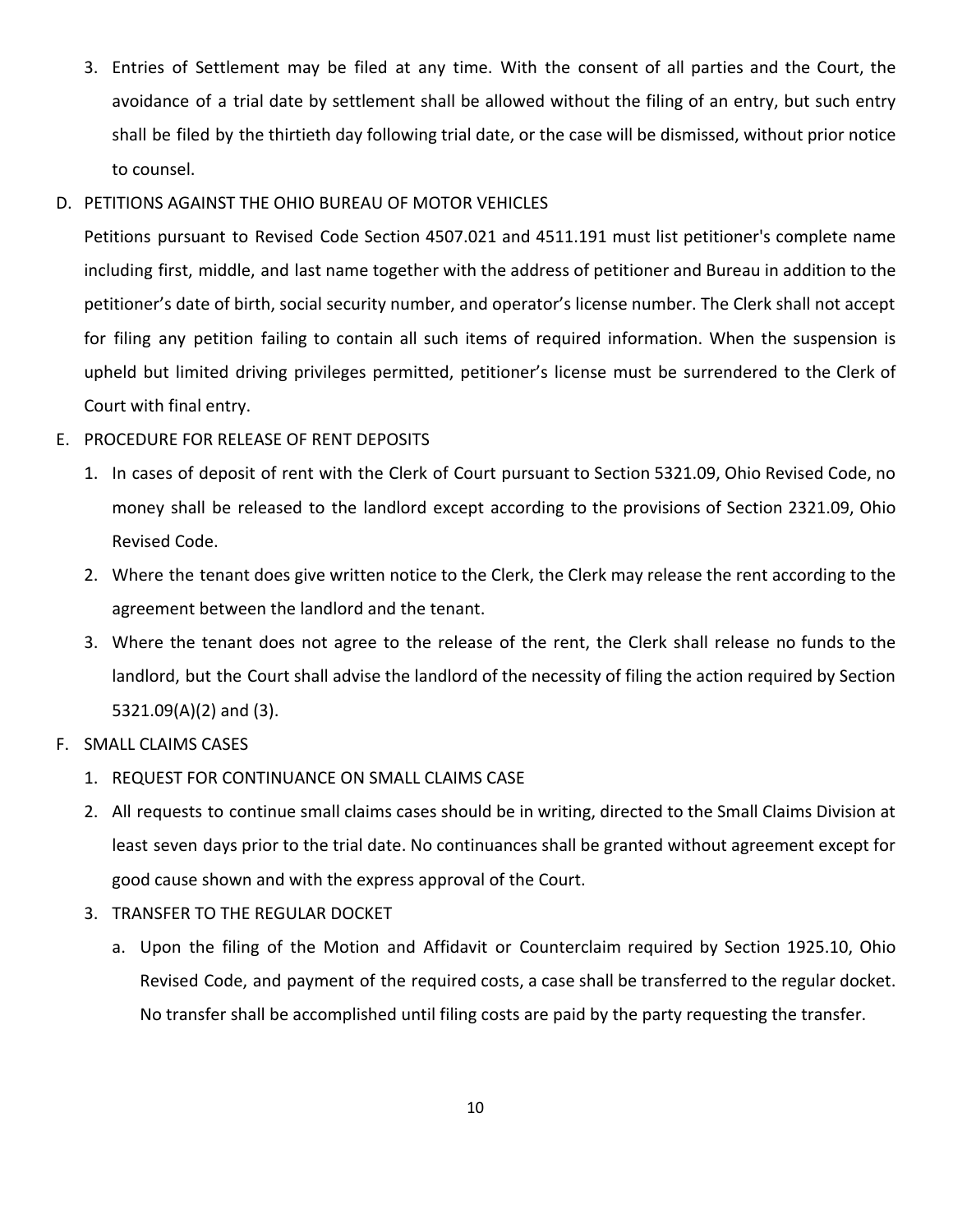- b. No transfer shall be allowed unless the transfer is requested at least five court days prior to the date of the small claims hearing.
- 4. MEDIATION

Mediation will be made available to small claims parties subject to Local Rule 12.

- G. EVICTION OF DEFENDANTS IN FORCIBLE ENTRY AND DETAINER CASES
	- 1. The Clerk shall not accept for filing any Complaint seeking eviction unless such Complaint has attached a Notice to Leave Premises required by R.C. Chapter 1923 that has been served upon the tenant at least four business days earlier. A clear description of the property in question is also necessary, especially if the property is not physically marked or identified.
	- 2. No filing will be accepted on behalf of a business unless presented to the Court by an attorney.
	- 3. Should physical eviction of property be required pursuant to a writ of restitution of premises, Plaintiff shall arrange for sufficient workers to be present, at Plaintiff's expense, to accomplish the set out, under the supervision of the Bailiff.
	- 4. Plaintiff shall schedule a time for supervision with the Bailiff and deposit sufficient funds to secure payment of mileage.
- H. FILING FEES AND COSTS

Filing fees and costs are hereby established in the schedule annexed hereto and titled Civil Filing Fees and Costs. This schedule may be amended by the Administrative Judge from time to time. Filing fees shall be paid at the time of filing, unless good cause is shown. Fees may be waived or deferred by the Administrative Judge.

I. DEFAULT JUDGMENTS

Default Judgments may be granted upon the Motion of any party or upon Motion of the Court with written notice of the time and date for default hearing mailed to the last known address of the party in default no less than ten days prior to the date for hearing. If a party who has not answered appears at the Default Judgment hearing and expresses a desire to contest the matter, they shall file an answer within fourteen days or the matter will proceed to default. Plaintiffs or their counsel are not required to attend default judgment hearings.

- J. ACTIONS BASED ON ACCOUNTS
	- 1. If an action is contested, Plaintiff must provide sufficient documentation, including the following:
		- a. The document establishing the account which names Defendant;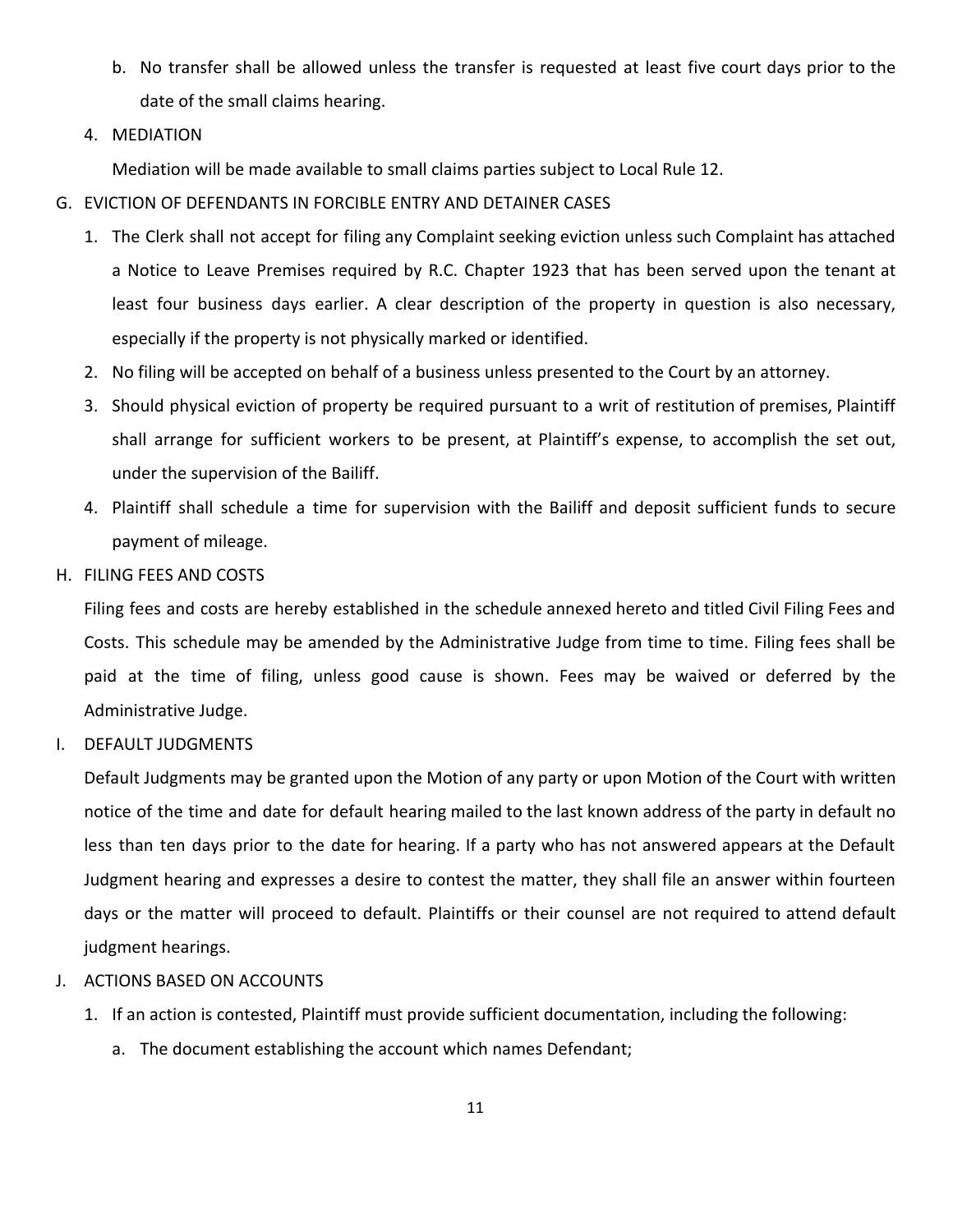- b. A beginning balance of zero;
- c. The item or items, dated and identifiable by number or otherwise, representing charges, or debits and credits; and
- d. A running or developing balance which permits the calculation of the amount claimed to be due.
- <span id="page-11-0"></span>2. No judgment in a contested action will be granted unless these provisions are met.

## RULE NINE: JURY MANAGEMENT PLAN

## A. OPPORTUNITY FOR JURY SERVICE

- 1. The opportunity for jury service shall not be denied or limited on the basis of race, national origin, gender, gender identity, sexual orientation, familial status, age, religious belief, income, occupation, disability, or any other factor that discriminates against any group in the jurisdiction.
- 2. Jury service is an obligation of all qualified citizens.
- B. JURY SOURCE LIST
	- 1. The names of potential jurors shall be drawn from a jury source list compiled by the Bureau of Motor Vehicles and/or Athens County Board of Elections listing persons residing in the court jurisdiction with the exclusion of only those less than eighteen years of age or listing a citizenship other than the United States.
	- 2. Upon the motion of any party in any litigation alleging that the jury source list lacks representativeness or inclusiveness of the adult population in the jurisdiction, the court shall review the need for any improvement in the jury source list.
- C. RANDOM SELECTION PROCEDURES
	- 1. The Clerk shall assign selected potential jurors from the jury source list to assigned months in a random manner through a computer software program.
	- 2. Prospective jurors for voir dire will be called in the order selected by the Clerk for the relevant month. Jurors who have served in one trial will be placed at the bottom of the list for the next trial.
	- 3. Departures from the foregoing random selection procedure may occur as follows:
		- a. To exclude persons ineligible for service;
		- b. To exclude or defer prospective jurors in accordance with these rules.
- D. ELIGIBILITY FOR JURY SERVICE

All persons shall be eligible for jury service except those who:

1. Are less than eighteen years of age;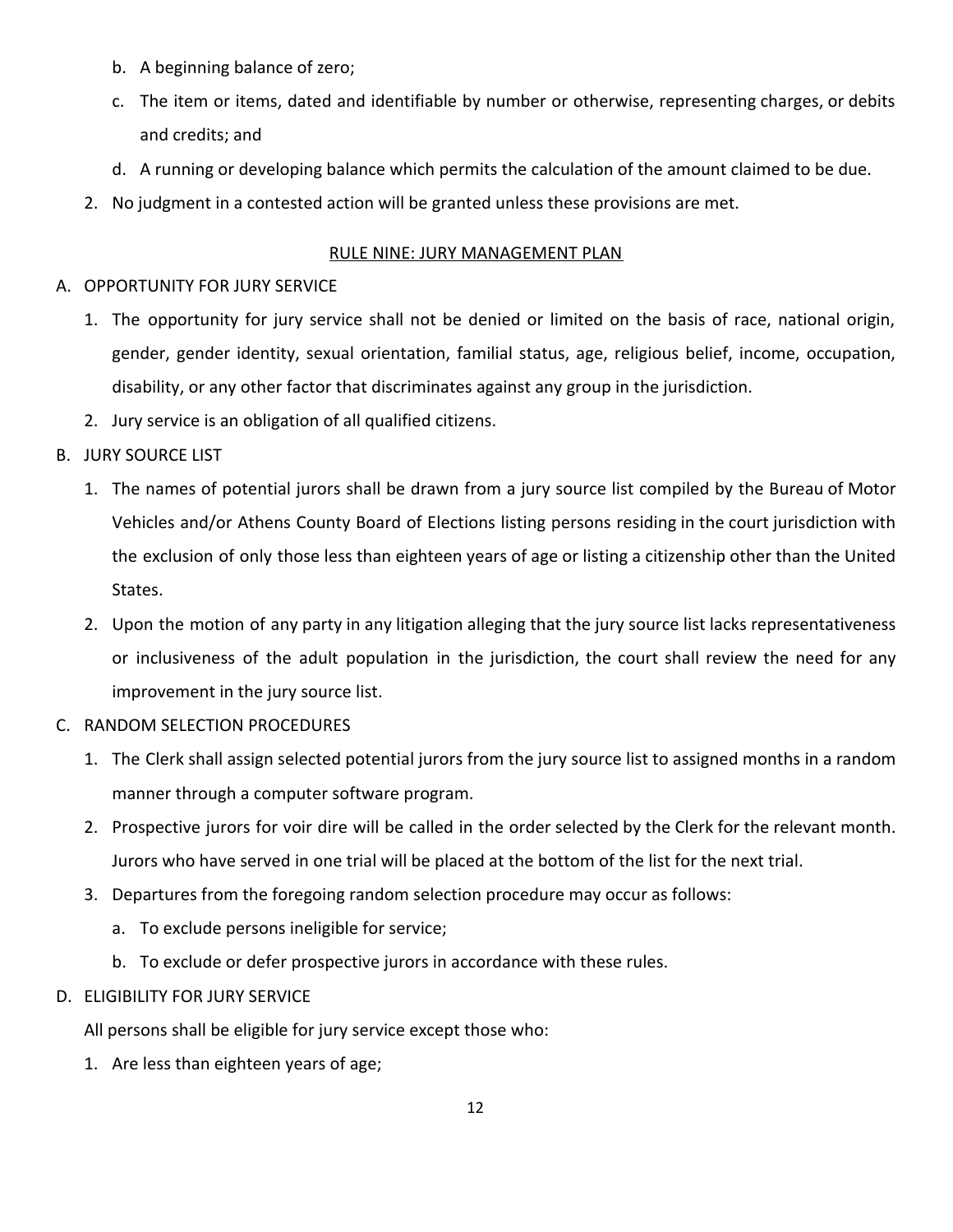- 2. Are not citizens of the United States;
- 3. Are not residents of the jurisdictions in which they have been summoned to serve; or
- 4. Have been convicted of a felony and have not had their civil rights restored.
- E. TERM OF AND AVAILABILITY FOR JURY SERVICE

Potential jurors shall be required to maintain availability for service during the entire month of their assigned panel with a call in system to notify prospective jurors of actual trial dates prior to the date of an appearance for service.

- F. EXEMPTION, EXCUSE, AND DEFERRAL
	- 1. There shall be no automatic excuses or exemptions from jury service with the exceptions of statutory exemptions.
	- 2. Summoned jurors may be excused from jury service only for the following:
		- a. Their ability to receive and evaluate information is so impaired that they are unable to perform their duties as jurors and they are excused for this reason by a judge; or
		- b. They request to be excused because their service would be a continuing hardship to them or to members of the public and they are so excused by the judge.
	- 3. Deferrals for jury service from one month to another may be permitted by the judge upon a showing of a hardship by the prospective juror.
	- 4. All requests for excuses or deferrals shall be submitted in writing or otherwise recorded and the disposition of the request shall be in writing by the judge.
- G. VOIR DIRE EXAMINATION
	- 1. Voir dire examination shall be limited to matters relevant to determining whether to remove a juror for cause and to determine the jurors' fairness and impartiality.
	- 2. Basic background information regarding panel members shall be available to counsel in writing for each party at any time after the questionnaire is returned to the Clerk of Court's office by the juror.
	- 3. The trial judge shall conduct a preliminary voir dire examination. Counsel shall then be permitted to question panel members for a reasonable period of time.
	- 4. The judge shall ensure that the privacy of prospective jurors is reasonably protected and that the questioning is consistent with the purpose of the voir dire process.
	- 5. In criminal cases, the voir dire process shall be held on the record. In civil cases, the voir dire process shall be held on the record unless waived by the parties.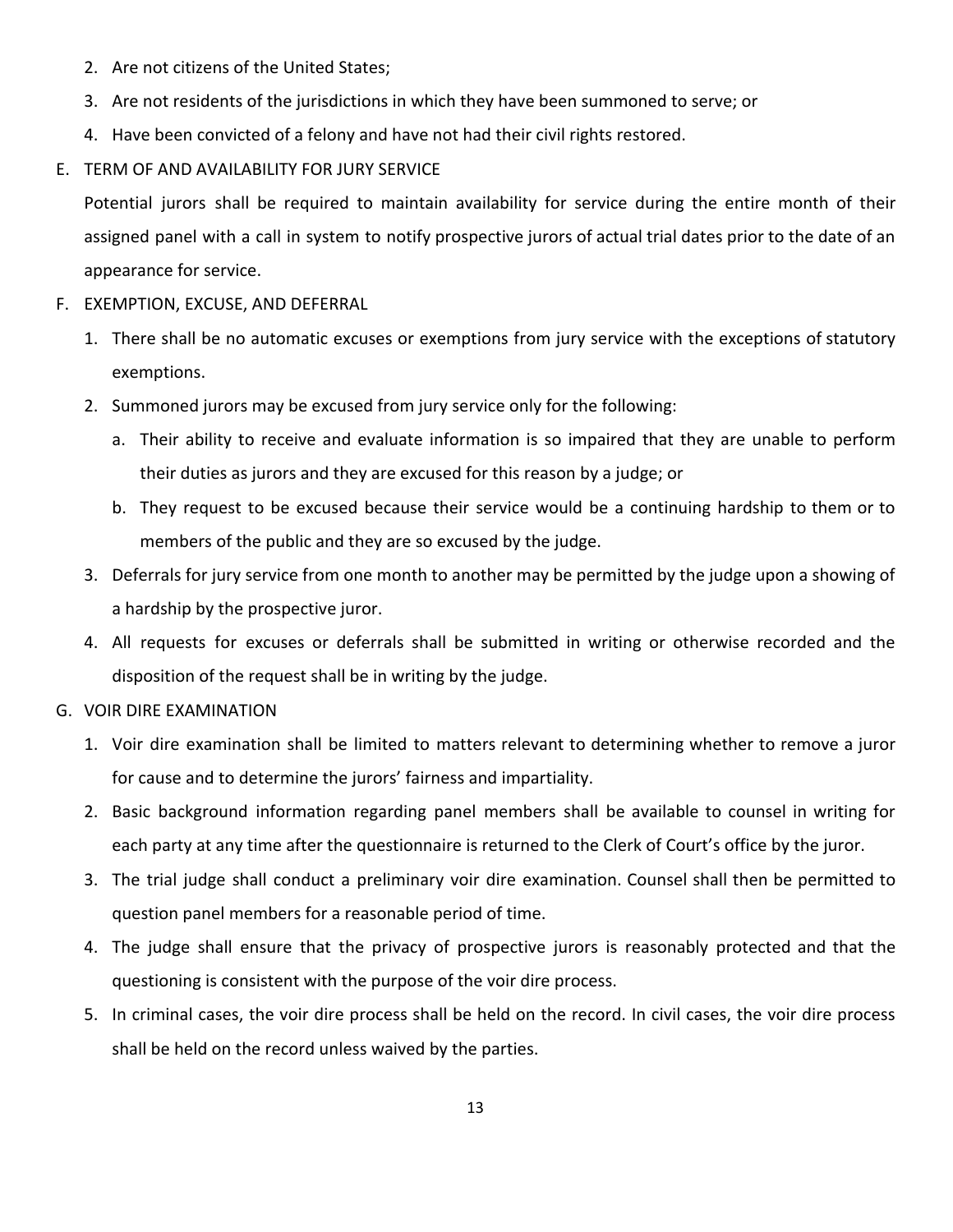### H. REMOVAL FROM THE JURY PANEL FOR CAUSE

Where the judge determines during the voir dire process that any prospective juror is unable or unwilling to hear the particular case at issue fairly and impartially, that individual juror shall be removed from the panel. Such determination shall be made on motion of counsel or by the judge and on the record.

#### I. PEREMPTORY CHALLENGES

Each side shall be entitled to that number of peremptory challenges as set forth by law. Peremptory challenges shall be exercised after completion of the entire voir dire by counsel at the bench outside the hearing of the jury and without further questioning of prospective jurors. Jurors shall serve on the jury in the order they are impaneled up to the number required by law with the removal of the peremptorily challenged jurors.

### J. ADMINISTRATION OF JURY SYSTEM

The court shall administer the jury system with supervision of the ministerial selection process vested in the Clerk of Court.

### K. NOTIFICATION AND SUMMONING PROCEDURE

The notice summoning a person to jury service shall include a questionnaire eliciting essential information regarding that person. The questionnaire shall be a separate document enclosed with the standard jury notification and shall be returned to the court pursuant to the directions contained on the jury notification form. Said forms are attached hereto and marked Appendix A and Appendix B.

L. MONITORING THE JURY SYSTEM

Except as otherwise specified in this section, the Court will follow Ohio Trial Court Jury Use and Management Standards as adopted by the Ohio Supreme Court.

- M. JUROR USE
	- 1. Jurors shall not report for jury service except upon being advised through the call in procedure of a pending jury trial.
	- 2. The court shall monitor the appearance of prospective jurors and advise the clerk of the need to either increase or decrease the number of jurors reporting each month to assure the efficient use of assigned individuals.

### N. JURY FACILITIES

Prospective jurors shall be advised with written signage as to the court area to report to on jury trial days. The bailiff and court staff shall make every effort to assure the jurors are accommodated with a pleasant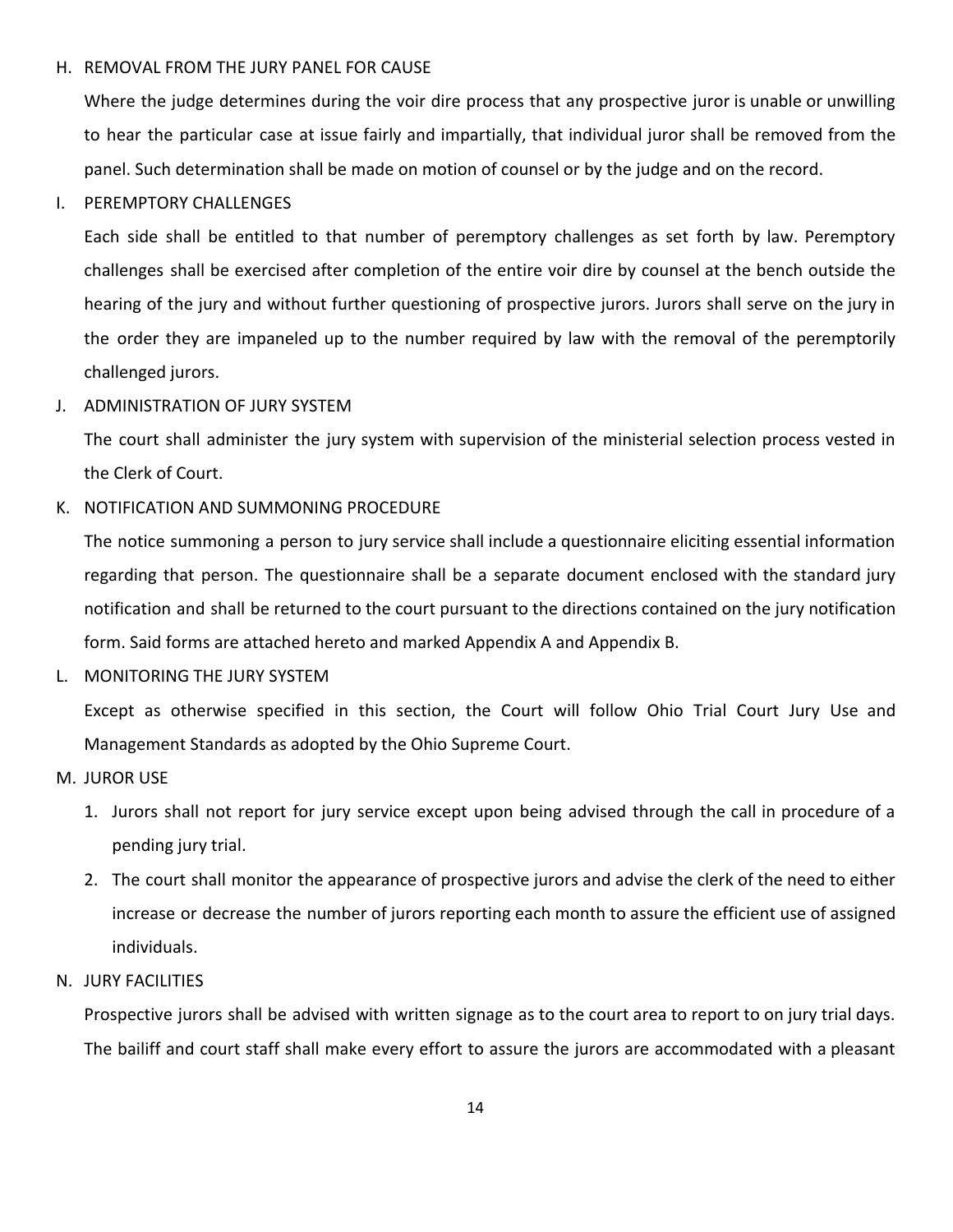waiting facility, furnished with suitable amenities, and otherwise minimize contact between jurors, parties, counsel, and the public.

- O. JUROR COMPENSATION
	- 1. Jurors shall receive payment for the rate of compensation as soon after the day of their jury service as may be practicable.
	- 2. Employers shall be prohibited from discharging, laying off, denying advancement opportunities to, or otherwise penalizing employees who miss work because of jury service.
- P. JUROR ORIENTATION AND INSTRUCTION
	- 1. The court shall provide orientation instructions to the jury upon initial contact prior to service, upon first appearance at the court, and upon reporting to the courtroom for voir dire. The trial judge shall:
		- a. Give preliminary instruction to all prospective jurors;
		- b. Provide orientation instructions following empanelment of a jury in each case;
		- c. Provide final instructions prior to deliberations in each case;
		- d. Assure that prepared and delivered instructions are readily understood by individuals unfamiliar with the legal system;
		- e. Provide written instructions where appropriate; and
		- f. Prior to dismissing any jury at the conclusion of a case, assure the jurors are informed regarding their release from confidentiality and their rights regarding inquiries from counsel or the press and express appreciation for services rendered.
	- 2. All communications between the judge and members of the jury panel from the time of reporting to the courtroom for voir dire until dismissal shall be in writing or upon the record in open Court. Counsel for each party shall be informed of such communication and given an opportunity to be heard.
- Q. JURY SIZE AND UNANIMITY OF VERDICT

Jury size and unanimity in civil and criminal cases shall conform with existing Ohio law, except that the parties may agree to proceed with fewer than the statutorily required number of jurors.

R. JURY DELIBERATIONS

Jury deliberations should take place under the conditions and pursuant to procedures specified by the court and otherwise in conformance with these Rules.

S. SEQUESTRATION OF JURORS

A trial jury shall be sequestered only for good cause shown upon motion and hearing in open court.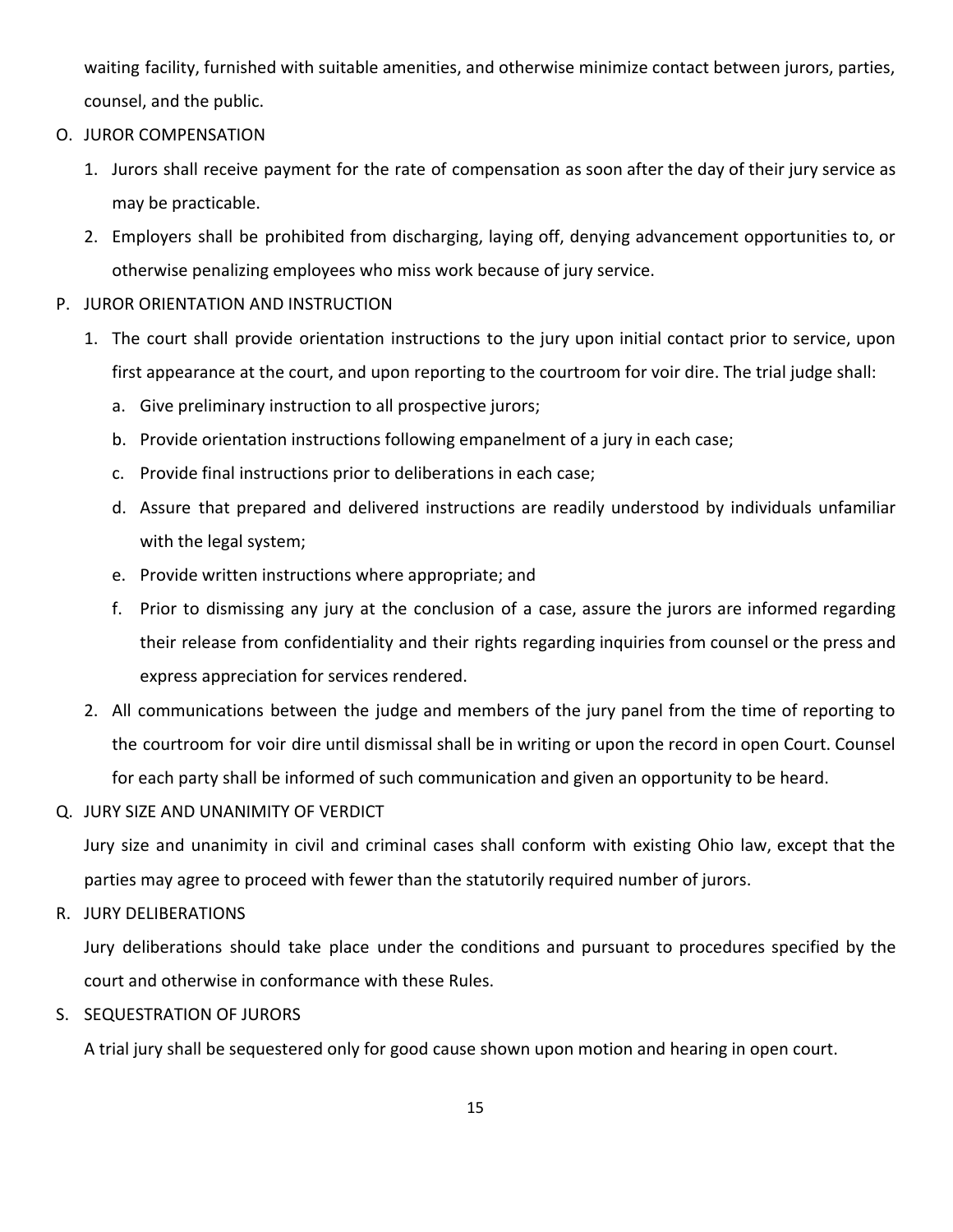### T. JURY VIEW

If either party desires that the jury view a scene, that request shall be in writing submitted at least fourteen days prior to the day of trial. Such writing shall specify the materiality of the view and the points of interest to be announced by the bailiff. Only the bailiff and the judge may speak to the jurors at a jury view.

#### RULE TEN: SURETY BOND REQUIREMENTS

- <span id="page-15-0"></span>A. REGISTRATION: All bond agents and surety companies seeking to do business in Athens County Municipal Court shall register and file their required credentials by the first day of August of each odd numbered year in accordance with O.R.C. 3905.87. Registration after this date will require Court approval to be added to the approved list. A registration application can be obtained by contacting the Athens County Municipal Court.
- B. FAILURE TO PRODUCE: Upon a Defendant's failure to appear at a scheduled hearing or trial, unless good cause is shown, the Court will issue a warrant for the Defendant's arrest, revoke previously established Terms and Conditions of bond, and order the forfeiture of the posted surety bond. A notice for a show cause hearing will be issued to the bail bond agent that he/she shall have not less than 45 days but not more than 60 days to bring the Defendant before the Court. If the bail bond agent is unable to secure the Defendant's appearance within this time frame, judgment will be entered against the bail bond and/or surety company. If the bail bond agent does not satisfy the judgment within a reasonable period of time, the bail bond agent will then be reported to the Ohio Department of Insurance and will be removed from the Athens County Municipal Court bail bondsman list.
- C. CANCELLATION: Pursuant to R.C. 3905.932(K), a bail bond agent shall not execute a bond in this state if a judgment has been entered on a bond executed by the bail bond agent, which judgment has remained unpaid for at least 60 days, unless the full amount of the judgment is deposited with the Clerk of the Court.

Therefore, if a judgment remains unpaid for 60 days, registration with the Clerk of Courts pursuant to R.C. 3905.87 will be cancelled. Pursuant to R.C. 3905.87(A) the bail bond agent will not thereafter be permitted to post bonds at the Athens County Municipal Court until the current obligations are met and credentials are submitted for registration during the next registration period.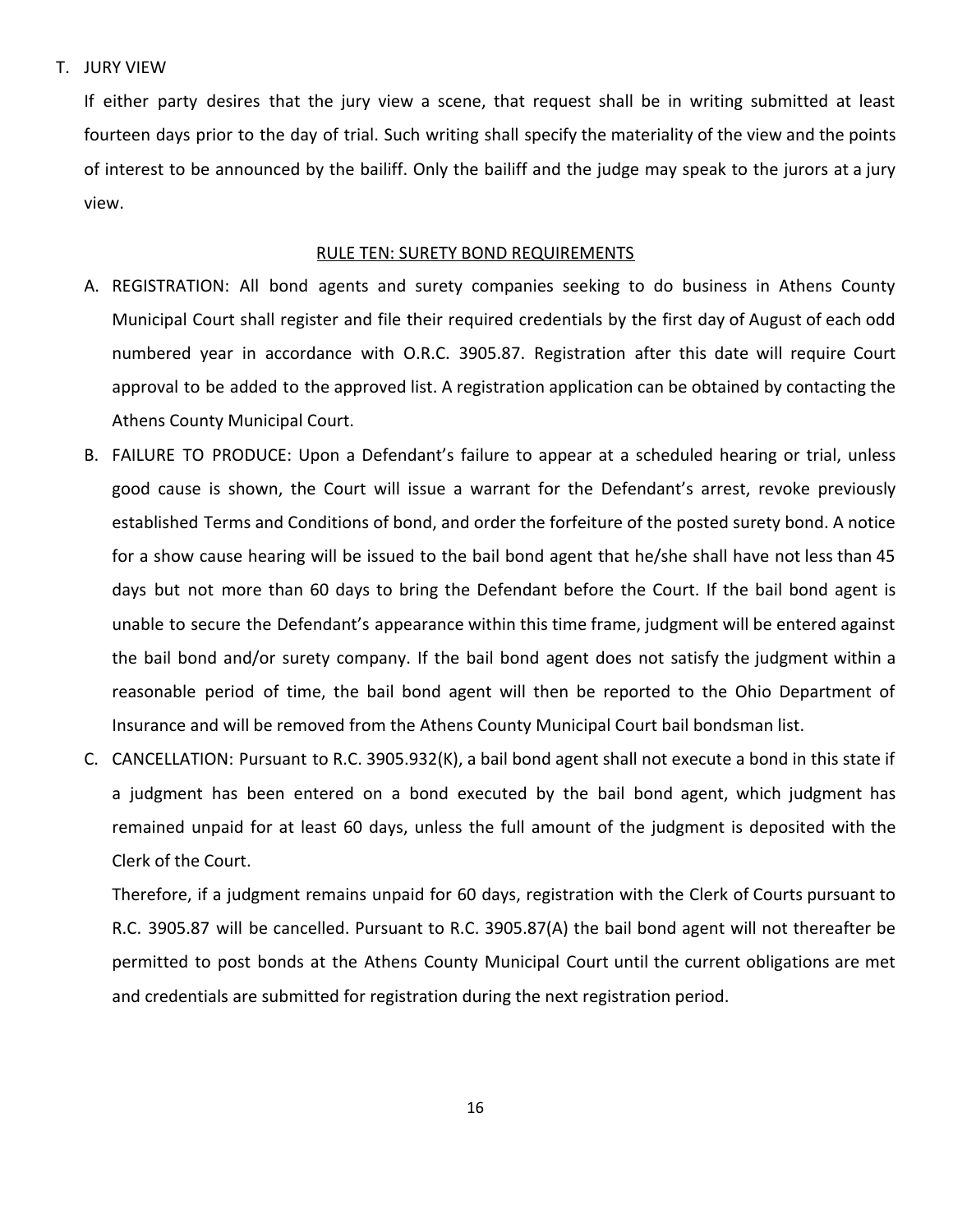#### RULE ELEVEN: ARRAIGNMENT APPEARANCES

- <span id="page-16-0"></span>A. An arraignment session is hereby set for 8:30 a.m. each court day for criminal and traffic defendants. Each arresting agency is responsible for transporting any defendants in custody to the Clerk's office and the courtroom prior to 8:30 a.m. the morning of their arraignment. In the event that ill health of the defendant or other matters prevent transportation before 8:30 a.m., the arresting agency shall notify the court prior to 8:30 a.m.
- B. The Court may, in the Judge's discretion, conduct video arraignments for those defendants in the Southeastern Ohio Regional Jail.
- C. The jail shall provide appointed counsel applications/financial affidavits to incarcerated defendants at their arraignments and shall cause those completed applications/affidavits to be submitted to the Clerk the same day as signed.
- D. To the extent possible, arresting agency to deliver charges to the Clerk of Court no later than one business day before arraignment.

#### RULE TWELVE: MEDIATION

- <span id="page-16-1"></span>A. Upon agreement of the parties, the Court may refer any civil case to mediation, except as specified below.
- B. Parties are allowed to participate in mediation, and if the parties wish, their attorneys and other individuals they designate are allowed to accompany them and participate in mediation.
- C. The mediators shall screen for domestic violence both before and during mediation.
- D. The mediators shall encourage appropriate referrals to legal counsel and other support services for all parties, including victims and suspected victims of domestic violence.
- E. Mediation shall not be used:
	- 1. As an alternative to the prosecution or adjudication of domestic violence;
	- 2. In determining whether to grant, modify, or terminate a protection order;
	- 3. In determining the terms and conditions of a protection order; and
	- 4. In determining the penalty for violation of a protection order.

#### RULE THIRTEEN: DUTIES OF CLERK OF COURT

<span id="page-16-2"></span>A. At such times as the Clerk of Court may be unavailable for immediate supervision of the office of Clerk of Court, the Clerk shall appoint a Deputy Clerk to serve as Clerk pro tempore and to be compensated for such service at the same hourly rate as received by the appointing Clerk of Court.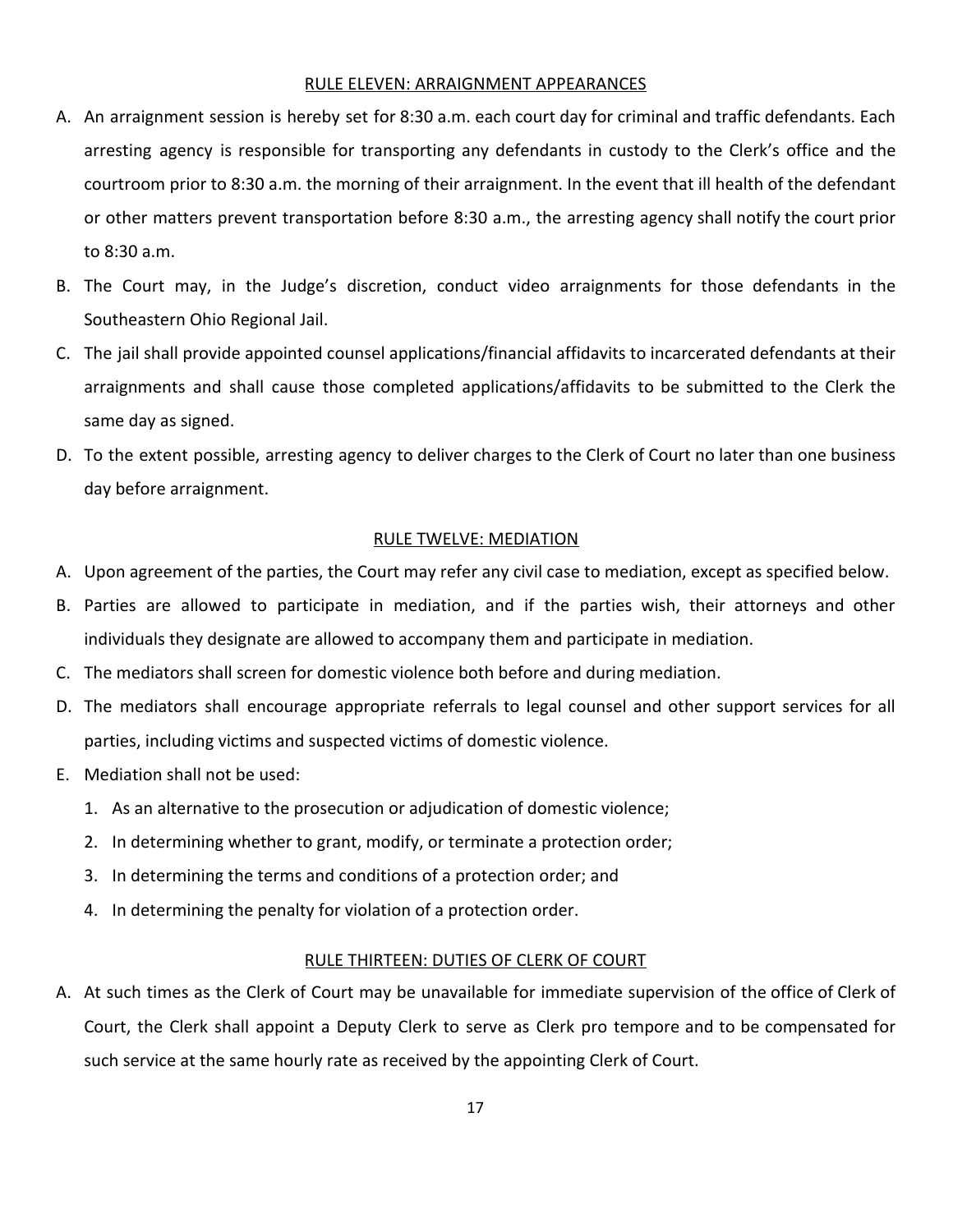- B. The Clerk of Court may accept personal checks for the payment of fines or court costs. In the event any such check shall be returned unpaid, the presenter of the check shall be notified of nonpayment by regular U.S. mail at the last known address; the case account will be adjusted to reflect the nonpayment; and a \$25 assessment fee shall be ordered against the presenter of the check. The clerk shall post a conspicuous sign providing notice of the returned check policy.
- C. The Clerk of Court shall collect and account for all fines, fees, and costs required by law or Court order. The Administrative Judge may set a minimum monthly payment of not more than \$50 and may accept community service for approved agencies at minimum wage.

### RULE FOURTEEN: CASE MANAGEMENT PROGRAM

### <span id="page-17-0"></span>A. PURPOSE

The purpose of this Rule is to establish, pursuant to Superintendence Rule 5(B), a case management program to facilitate the expeditious disposition of cases.

## B. APPLICABILITY

- 1. This rule shall apply to the criminal and general civil cases filed in this court; all other classifications of cases being specifically exempted pursuant to Superintendence Rule 5(B).
- 2. This rule shall be cumulative to Local Rule 6 (criminal practice).

## C. CRIMINAL CASE MANAGEMENT

- 1. At arraignment, any case not terminated with a plea and sentence shall be set for pretrial or sentencing at the earliest convenient date by the judge at arraignment. When the defendant requests time to consult counsel, a plea of not guilty shall be entered and the matter set for pretrial.
- 2. Upon filing of a jury demand or motion, the Clerk shall set the matter for pretrial conference.
- 3. The pretrial conference shall be conducted pursuant to Local Rule 5(B).
- 4. Trial counsel and the defendant shall be present at the date and time set for hearing unless permission for defendant's absence is granted.

## D. CIVIL CASE MANAGEMENT

- 1. Scheduling of Events: The scheduling of a case begins when a civil case is filed. Thereafter, the case is managed in five clerical steps and five judicial steps.
- 2. Clerical Steps:
	- a. Summons shall be served in accordance with the Ohio Rules of Civil Procedure. In the event there is a failure of service, the Clerk shall notify counsel immediately. If counsel fails to obtain service of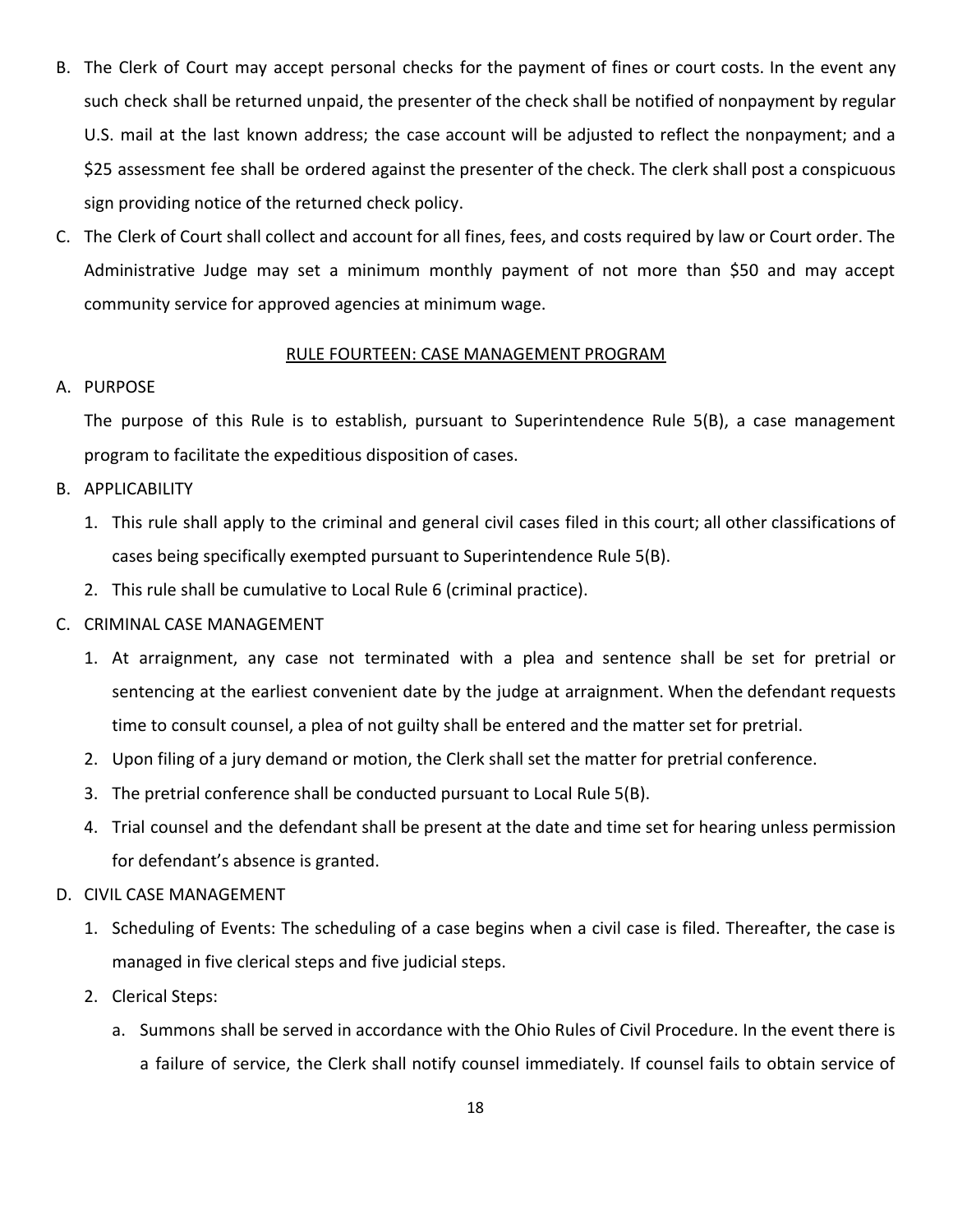summons within six months from the date the cause of action has been filed, then the Clerks shall notify counsel that the case will be dismissed in ten days after notice to counsel unless good cause is shown to the contrary.

- b. Upon perfection of service, the Clerk shall notify counsel of a default for answer and schedule the matter for hearing upon a motion for default judgment. Notice of the default judgment hearing shall be sent to both parties, but Plaintiff is excused from attendance. Where a default judgment is granted, a failure to submit an entry within fifteen days from the date judgment was rendered may result in the case being dismissed.
- c. After any responsive pleading is filed, the Clerk shall immediately forward said pleading and file to the judge so the matter may be set for a hearing.
- d. If no action has been taken on a file for a six month period and the case is not set for trial, then the Court shall notify the party that the matter will be dismissed within ten days after notification of counsel unless good cause is shown.
- e. When a file has been marked "settlement entry to come" and the entry has not been received within thirty days, then the Clerk shall notify the party that the cause will be dismissed unless the entry is received within ten days.
- 3. Judicial steps:
	- a. Merits Hearing: After an Answer is filed and any pretrial matters resolved, the case will be set for a merits hearing which will be heard in court. Counsel for the party in whose favor an order of judgment is rendered shall prepare the journal entry.
	- b. Motions: All motions must be in writing. Upon filing the motion, the Clerk schedules an oral hearing unless the court deems it unnecessary. If a motion is to be decided on the memoranda, counsel for both parties may be given fourteen days to submit written memorandum containing citations or the arguments of counsel for the court's consideration. All motions will be considered submitted at the end of said fourteen day period unless time is extended by the court.
	- c. Pretrial Conferences:
		- i. For the purpose of this Rule, "pretrial" shall mean a court supervised conference chiefly designed to produce an amicable settlement or to assure that discovery is complete and the case ready for trial. The term "party" or "parties" herein shall mean the party or parties to the action and his, hers, or their attorney of record.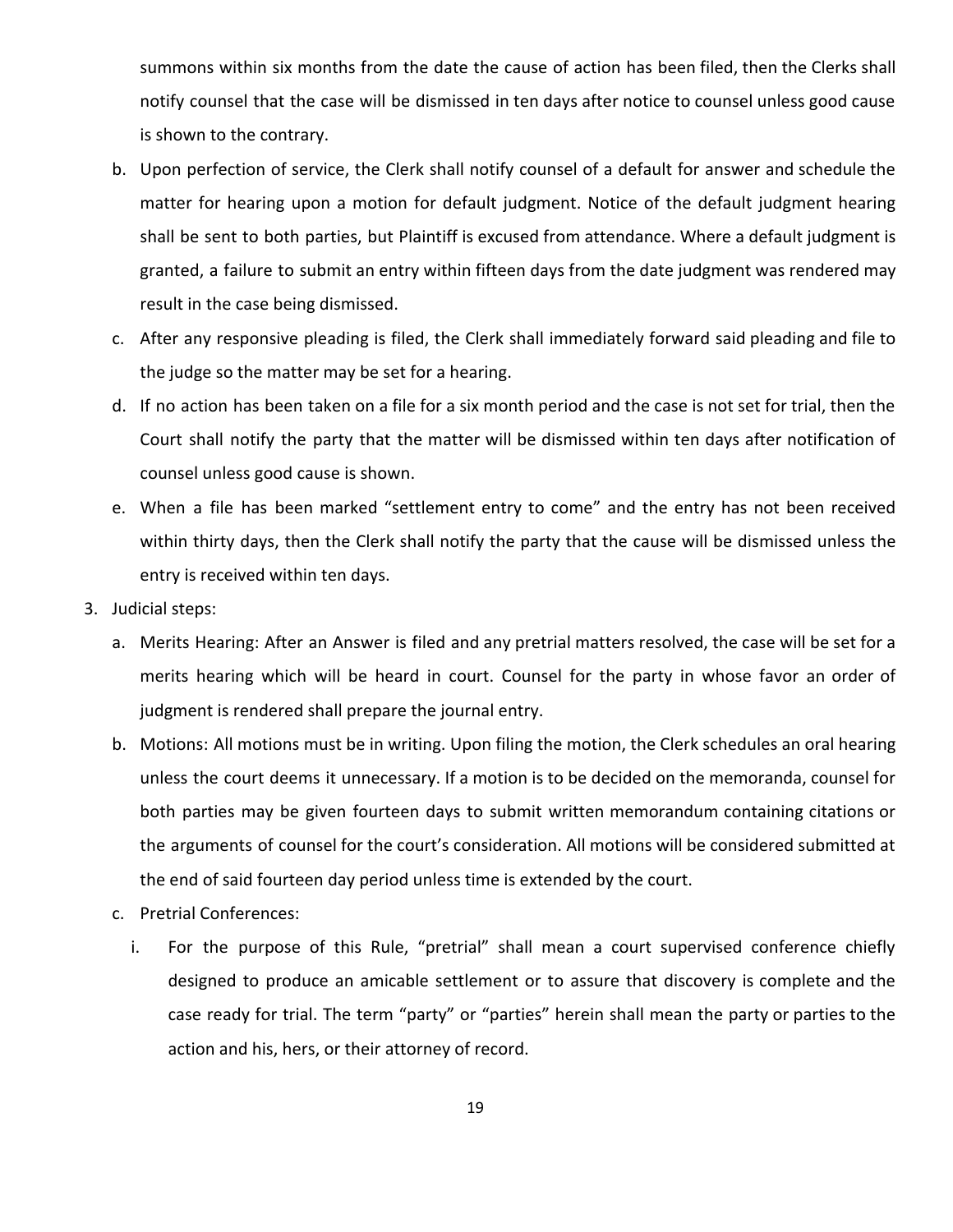- ii. Any attorney for a party to an action who fails to attend a scheduled pretrial conference, without just cause being shown, may be punished for contempt of Court. Permission may be granted, upon request, for a telephonic pretrial.
- iii. Notice of pretrial conference shall be given to all counsel of record by mail and/or telephone from the Assignment Commissioner.
- iv. Counsel attending the pretrial conference must have complete authority to stipulate on items of evidence and must have full settlement authority. In the event that such authority is not conferred, the real party in interest shall be present with counsel.
- v. Any judge presiding at a pretrial conference or trial shall have the authority to dismiss the action for want of prosecution on motion of the defendant upon failure of Plaintiff and/or his counsel to appear in person at any pretrial conference or trial; to order the plaintiff to proceed with the case and to decide and determine all matters ex parte upon the failure of the defendant to appear in person or by counsel at any pretrial conference or trial as required; to make such other order as the court may deem appropriate under the circumstances.
- d. Judgment Entries
	- i. Counsel for the party in whose favor an order or judgment is rendered shall prepare a journal entry. That entry shall be submitted to opposing counsel within five days of the decision. Opposing counsel shall approve or reject that entry within five days.
	- ii. Entries of settlement may be filed at any time. The avoidance of trial by settlement shall be allowed without the filing of an entry, but such entry shall be filed within the time stated or the case shall be dismissed for want of prosecution.
- iii. Upon notification from the Clerk that the case has defaulted, prevailing counsel shall submit an application for default judgment within fifteen days or the case will be dismissed for want of prosecution.
- iv. The journal entry shall state which party will pay the court costs.

#### RULE FIFTEEN: AUDIO RECORDINGS AND TRANSCRIPTS

### <span id="page-19-0"></span>A. RECORDING OF PROCEEDINGS

1. The Court utilizes an electronic digital recording system to create an audio record of all court proceedings. The Court has custody over the electronic audio recordings of proceedings. The Court Reporter will maintain custody and be responsible for the storing of the recordings.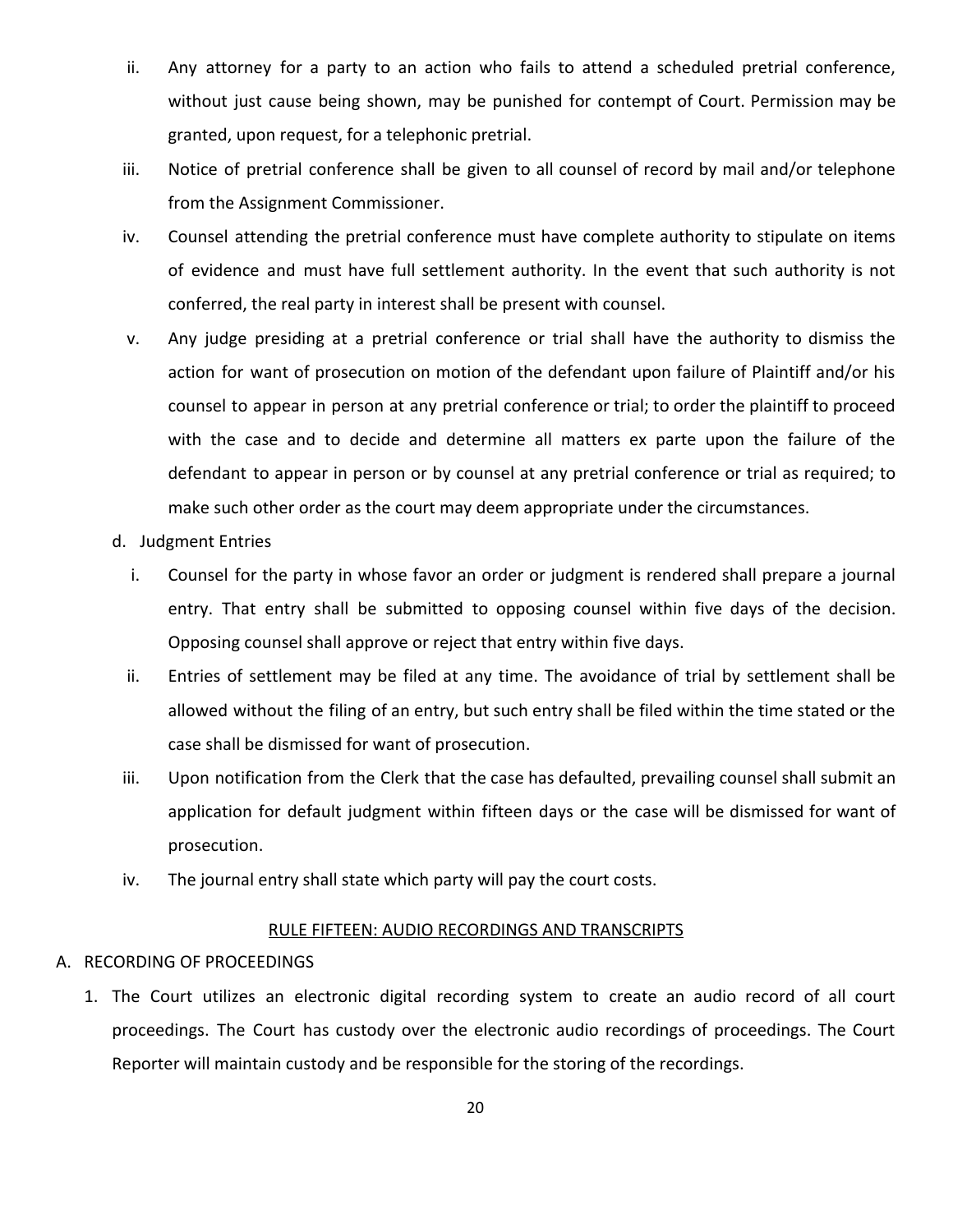- 2. All audio electronic recordings will be maintained on file for a period of 5 years. These will be deleted after 5 years unless an appeal is pending and a request is filed with the Court requesting that the recording be maintained for a longer period of time.
- B. TRANSCRIPTS
	- 1. All requests for transcription of testimony from the recording made of any Court proceeding shall be in writing stating specifically the testimony to be transcribed, including case number and hearing date.
	- 2. All transcription of electronic recordings shall be made by the Court Reporter, or by an individual or transcription service approved by the court to do transcriptions and certified by the Court Reporter.
	- 3. In the case of indigent appeals, the transcribing entity shall prepare and submit the appropriate documentation for compensation. In all other cases the transcribing entity shall bill the requesting party at a rate determined by the Court in the published fee schedule.
	- 4. Once a transcript is prepared, copies may be ordered of said transcript and the requesting party shall be billed at a rate determined by the Court in the published fee schedule. No transcript shall be delivered until the cost therefore has been paid in full. If an electronic copy is requested, they shall be delivered at no extra cost via email or on physical media (USB drive, burnable CD, etc.) provided by the requesting party.
	- 5. The Court Reporter shall review the electronic recording of the proceeding desired to be transcribed and, at the discretion of the Court Reporter, require a deposit equal to an amount not less than one-half (1/2) the total estimated cost of the transcription. No transcription shall be made unless that amount of deposit shall be paid to the Court.
	- 6. Transcriptions for appellate purposes shall be prepared in accordance with Appellate Rule 9(A) and (B) and the scheduling order issued by the Fourth District Court of Appeals.
- C. COPY OF AUDIO RECORDINGS
	- 1. Any person may request an electronic copy of the record of proceedings, or a portion thereof by submitting a written request to the Court Reporter, stating specifically the case number and hearing date.
	- 2. An electronic copy shall be delivered at no extra cost via email or on physical media (USB drive, burnable CD, etc.) provided by the requesting party.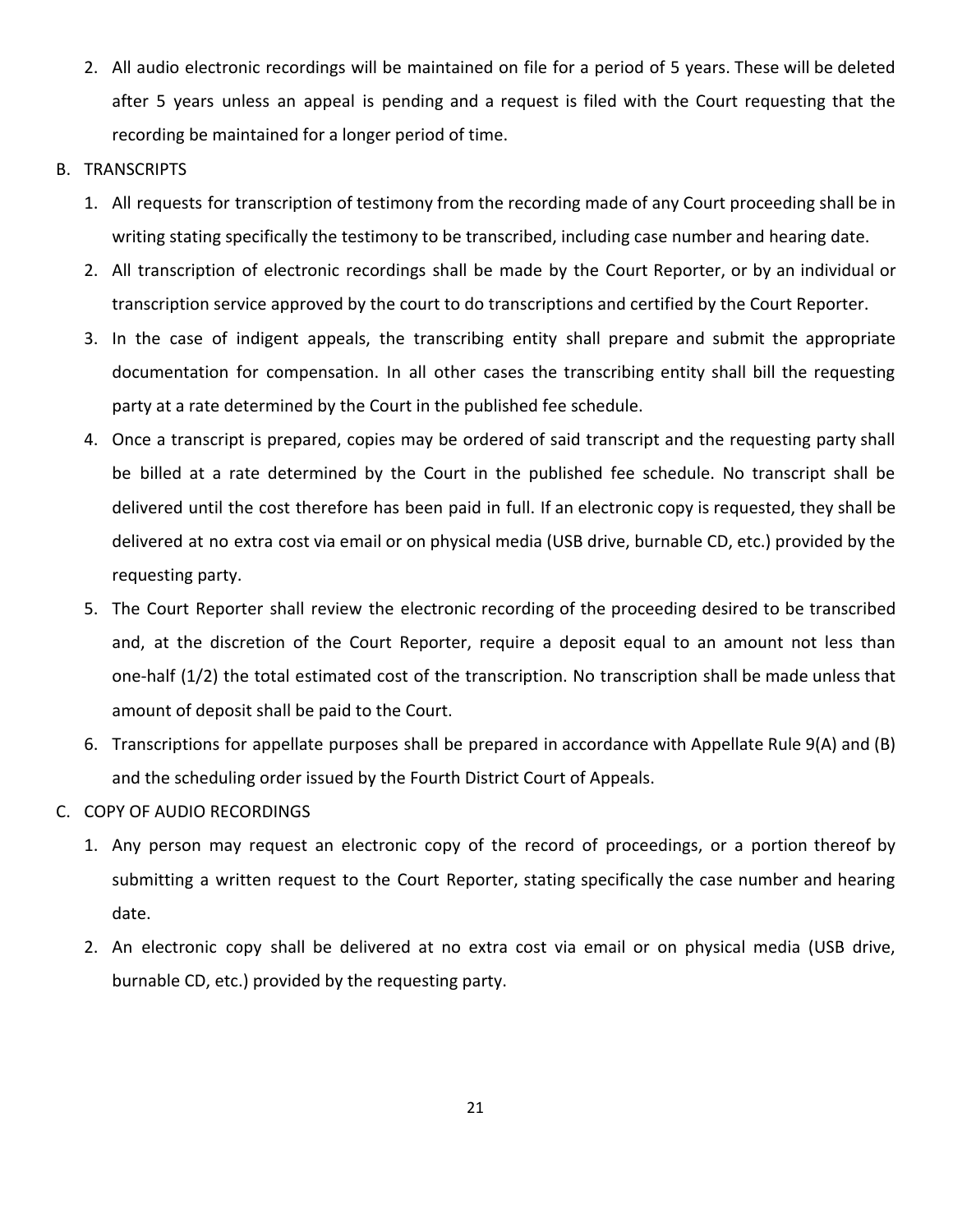### RULE SIXTEEN: WORK RELEASE

<span id="page-21-0"></span>The Court may order the temporary daily release of a person sentenced by the Court for employment or schooling purposes. Work release forms are available at the Clerk's office. A fee is to be assessed for the issuing of a work release to any criminal or traffic case.

### RULE SEVENTEEN: RECORDED CRIMINAL EVENTS/ARRESTS

<span id="page-21-1"></span>All law enforcement agencies in Athens County shall provide a copy of the videotapes/digitally recorded event/arrest to the prosecutor within three days of the written request of the prosecutor.

### RULE EIGHTEEN: RECORD RETENTION

- <span id="page-21-2"></span>A. The court adopts Rule 26.05 of the Rules of Superintendence with regard to record retention and will follow those Rules accordingly.
- B. INFORMATION TECHNOLOGY
	- 1. Pursuant to the Ohio Rules of Court, Rules of Superintendence for the Courts of Ohio, Rule 26 (C) and (D), all Athens County Municipal Court case records filed after January 1, 2020, will be retained in electronic media format, including text and digital images, as an alternative to a paper record.
	- 2. The Clerk of Court will provide the computer hardware and software equipment necessary to allow for inspection and copying of public records, including public records that are maintained, recorded, copied or preserved by an electronic records and information management process in accordance with division (D)(2) of Rule 26.
	- 3. Paper media may be destroyed after it is imaged and saved to the electronic case record in accordance with division (D) of Rule 26. This includes any cases filed prior to January 1, 2020 once it has been retained in electronic media format in the case management system.
	- 4. Audio records of courtroom proceedings shall be kept for a period of five (5) years.

#### RULE NINETEEN: DIVERSION PROGRAMS

## <span id="page-21-3"></span>A. THE SELECTIVE INTERVENTION DIVERSION PROGRAM:

The Selective Intervention Diversion Program (SIDP) is for certain non-violent misdemeanor offenses, committed by first time offenders. Upon successful completion of the program, charges are dismissed and the records in the case are sealed from public inspection.

22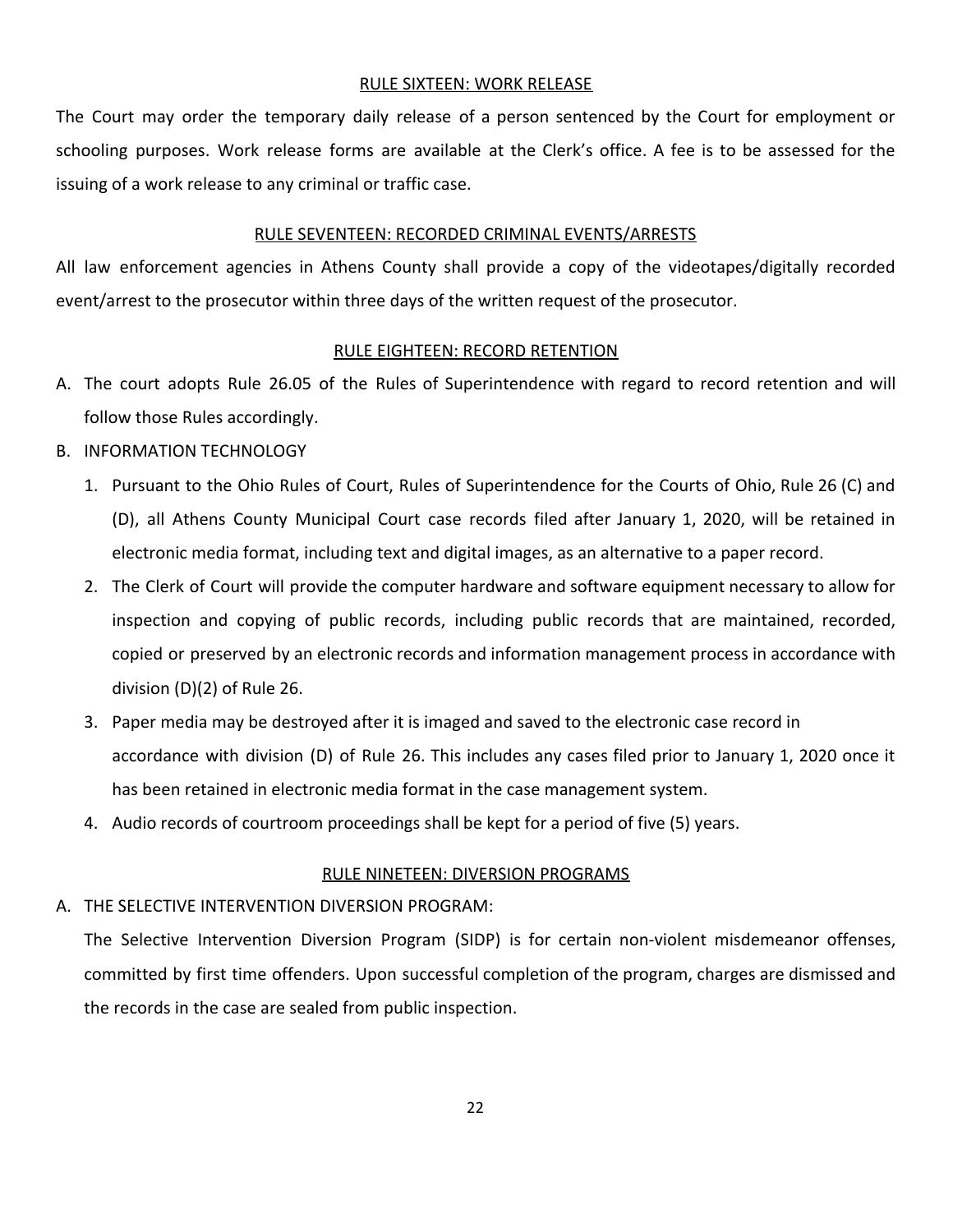At pretrial, if the prosecutor determines that the defendant is a candidate for the program, the prosecutor may make a motion that the defendant be admitted to the program.

No one may enter the SIDP without the consent of the assigned judge.

The factors that the court will consider are whether the defendant was cooperative with the law enforcement officer(s) making the arrest, whether the incident is a non-violent offense, whether there is evidence of remorse on the part of the defendant, the defendant's prior criminal/traffic record, whether there are any criminal cases or alcohol related traffic offenses pending against the defendant at the present time, and any other factor that the court deems relevant. A prior uncounseled plea or a minor misdemeanor conviction may be allowed into the selective diversion program if under a totality of the circumstances both the prosecutor and the judge deem it appropriate.

The court may also decline to admit a defendant into the program if, at the court appearance, it is found that the defendant has an active arrest warrant.

If the Court grants the prosecutor's motion for Defendant to be admitted into the SIDP, Defendant is then eligible for the SIDP.

- 1. If eligible, Defendant will be asked if he/she wishes to participate in the program.
- 2. Defendant enters the SIDP by:
	- a. agreeing to be bound by the terms of the SIDP;
	- b. signing the SIDP agreement;
	- c. waiving his/her speedy trial rights; and
	- d. entering a Guilty Plea to all charges.
- 3. The court shall accept Defendant's entered plea(s) and hold its finding(s) in abeyance.
- 4. Defendant shall pay the court costs associated with the case, including the dismissal.
- 5. Defendant shall pay a Diversion fee to participate in the program.
- 6. While enrolled in the program:
	- a. All participants shall remain law abiding and have no further criminal offenses or alcohol/drug related traffic offenses;
	- b. Individuals may be subject to random alcohol/drug screening;
	- c. Individuals may be ordered to:
		- i. abstain from alcohol/drugs of abuse;
		- ii. obtain a G.E.D. or high school diploma, if applicable;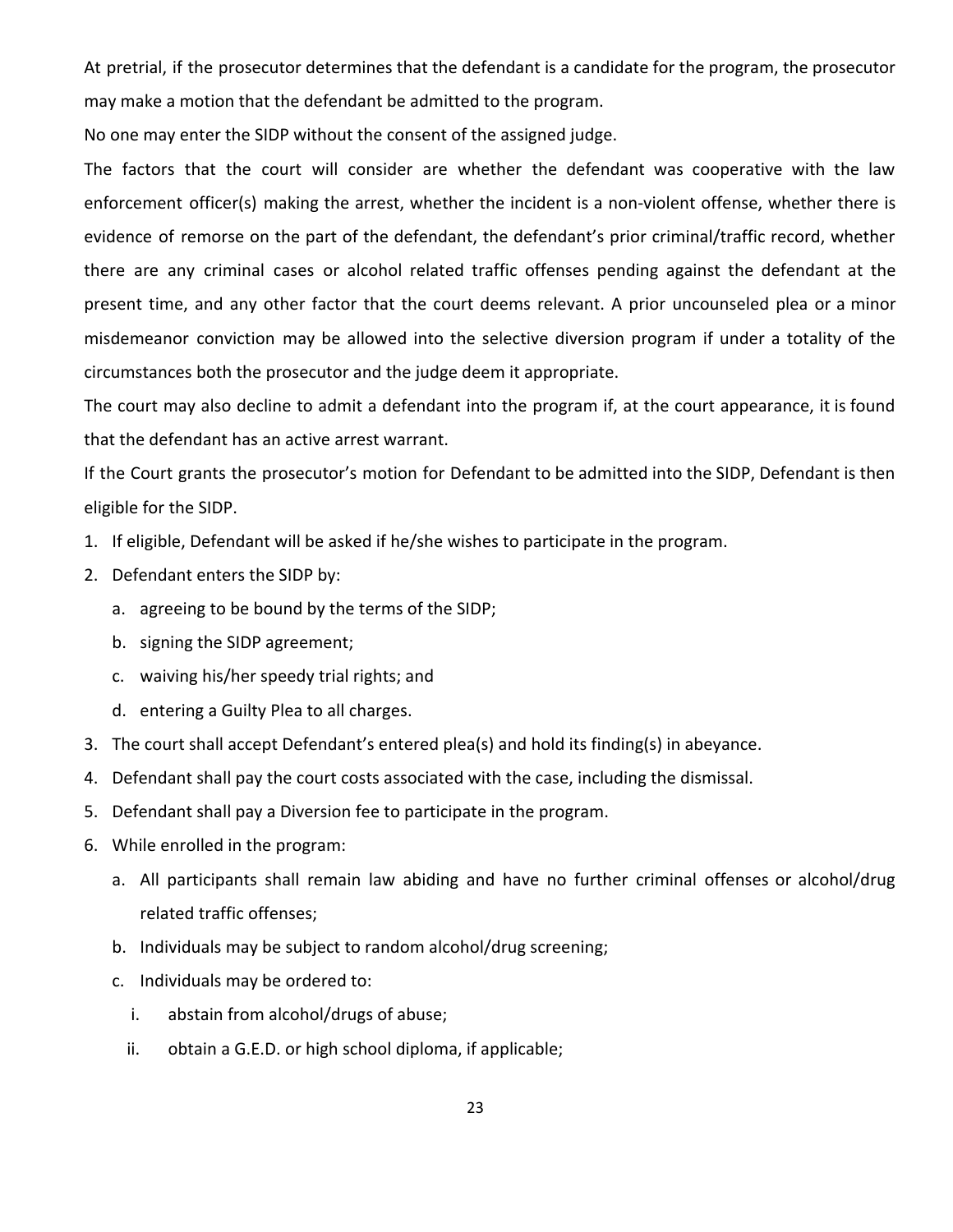- iii. obtain and/or maintain employment;
- iv. complete community service work;
- v. complete an educational instruction program at their own expense; and/or
- vi. comply with any additional appropriate terms.
- 7. In cases where victim restitution is applicable, the court shall order Defendant to pay restitution, which shall be paid prior to the case being dismissed.
- 8. A hearing shall be scheduled at which the court determines whether Defendant has successfully completed the program. If the court determines that Defendant has successfully completed the program, the charges will be dismissed and the records of the case sealed.
- 9. If Defendant fails to successfully complete the diversion program, Defendant shall be found guilty of all charges and the court shall proceed to sentencing.
- B. THE DRIVING UNDER SUSPENSION DIVERSION PROGRAM:

The Driving Under Suspension Diversion Program (DUSDP) is designed to assist drivers who are under suspension to restore their valid driving privileges.

The Diversion Program Coordinator shall review the DUS cases filed with the court. The LEADS Printout shall be reviewed to determine the eligibility of the defendant. Program eligibility shall be determined using criteria established by the court.

A defendant may not participate in the DUSDP if the charge is driving under an OVI/ALS suspension or if there was an accident.

A DUS checklist form shall be completed by the Diversion Program Coordinator. The checklist shall identify the specific problems the defendant has with the Bureau of Motor Vehicles (BMV) and the specific tasks and financial costs necessary to restore driving privileges. In addition, all other pending or unpaid traffic matters will be identified on this form.

Defendant's eligibility to participate may be determined at arraignment or following a prosecutor's pre-trial conference with the defendant/defense counsel.

- 1. If eligible, the defendant will be asked if he/she wishes to participate in the program.
- 2. Defendant enters the DUSDP by:
	- a. agreeing to be bound by the terms of the DUSDP;
	- b. signing a program agreement;
	- c. waiving his/her speedy trial rights; and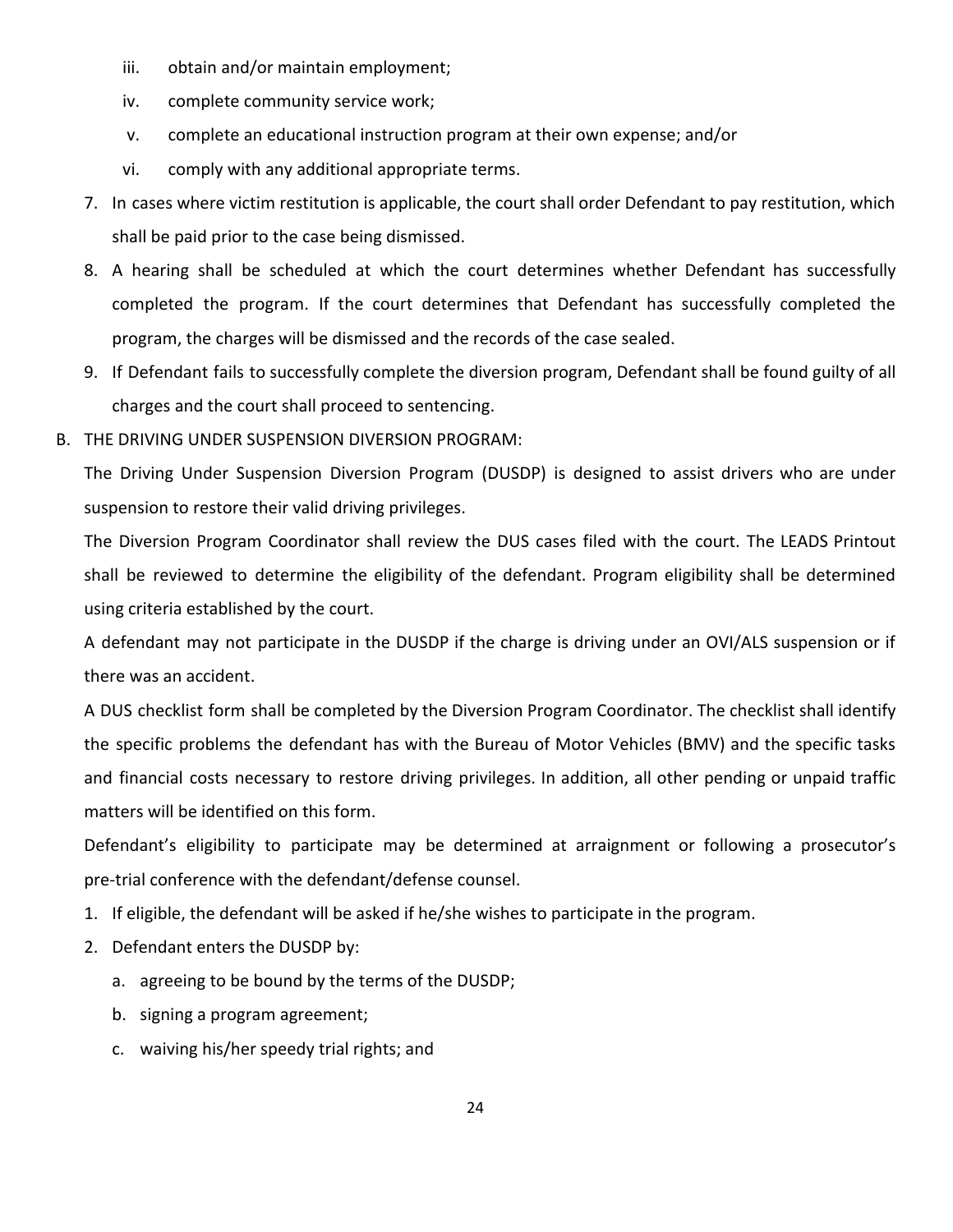- d. entering a guilty plea to all charges.
- 3. The court shall accept the offered plea(s) and hold its finding(s) in abeyance.
- 4. A Journal Entry shall reflect Defendant's assignment to the program.
- 5. The case shall be continued on the court's docket for a reasonable period of time.
- 6. Defendant shall pay a Diversion fee to participate in the program.
- 7. Defendant shall pay the court costs associated with the case, including the dismissal.
- 8. The checklist shall be reviewed and the defendant advised of the tasks and financial costs necessary to obtain valid driving status, including, but not limited to, obtaining auto insurance.
- 9. Upon Defendant's return to court on the DUSDP hearing date, the court will issue a finding on the original plea based on whether defendant has a valid driver's license and insurance. If the defendant has a valid license and insurance, the DUS will be dismissed. Insurance issues may be resolved pursuant to ORC § 4509.101(D).
- 10. Any program violation will result in termination of the referral, and the court shall enter a finding of guilty on the original plea(s) and proceed to sentencing.
- C. THE ALCOHOL DIVERSION PROGRAM:

The Alcohol Diversion Program (ADP) is for first-time offenders charged with offenses alleging underage purchase, consumption, or possession of alcohol. Upon successful completion of the program, charge(s) are dismissed and the records of the case are sealed from public inspection.

Defendants are eligible even if they also have an accompanying misdemeanor offense, such as open container, disorderly conduct, or a violation of R.C. 4507.30 (Prohibited Acts "Fake ID").

Individuals may not be admitted into the ADP if the court finds that a defendant has prior criminal convictions, a prior OVI/OMVUAC conviction, the instant offense is connected to an OVI/OMVUAC arrest, or for any other factor that the court deems relevant. The court may also decline to admit a defendant into the program if, at the court appearance, it is found that the defendant has an active warrant issued for the defendant's arrest.

- 1. At arraignment, if it appears that a defendant is eligible for the program, he/she will be asked if he/she wishes to participate in the program.
- 2. Entry into the program can also occur following a prosecutor's pre-trial conference with defense counsel, so long as Defendant enters the program within 30 days of Arraignment.
- 3. Defendant enters the ADP by: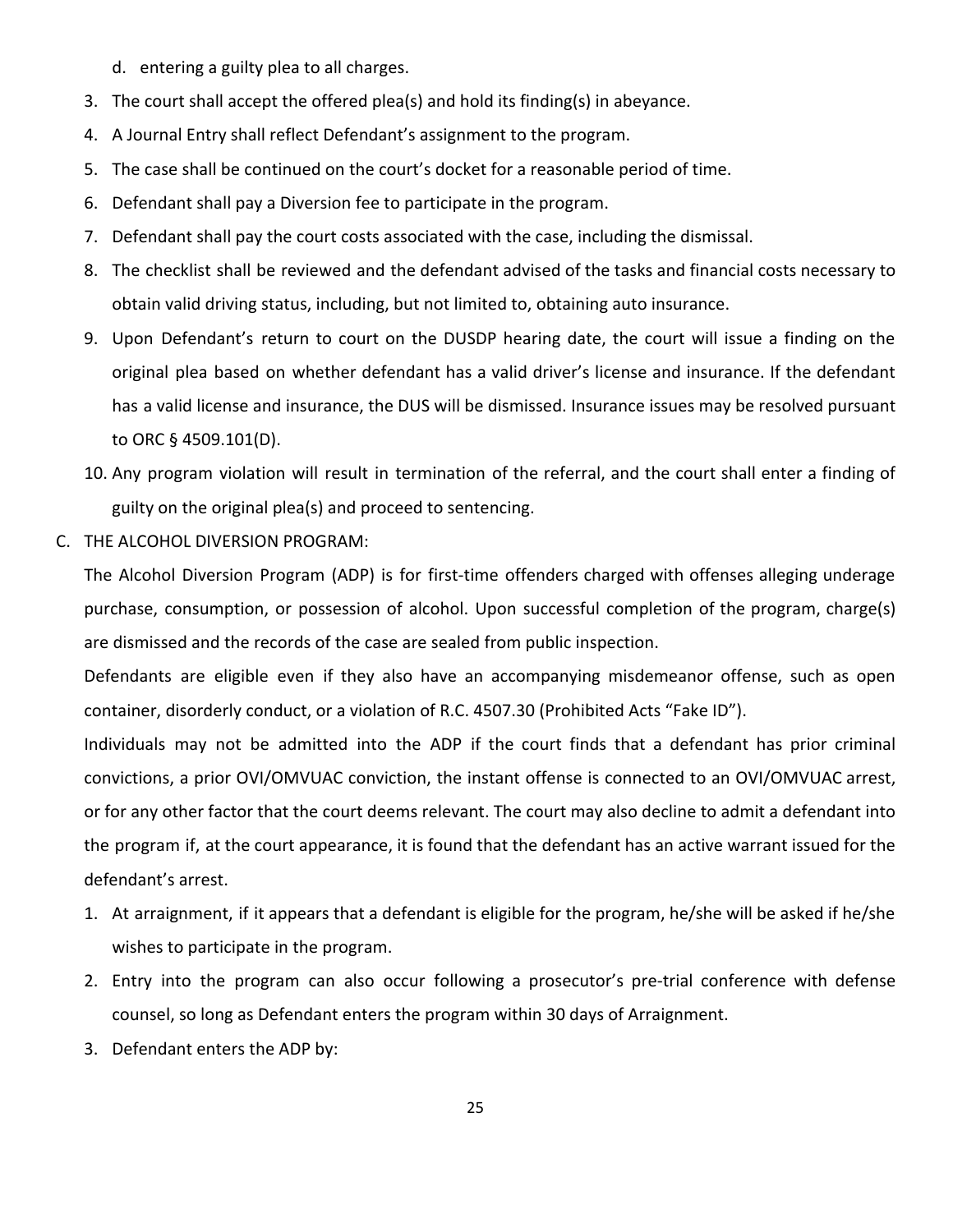- a. agreeing to be bound by the terms of the ADP,
- b. signing the ADP agreement, and
- c. waiving his/her speedy trial rights.
- 4. Upon entry into the program, Defendant will be given a completion date to report to the Court.
- 5. Defendant is given three months from the date of entry into the program by which to complete the program.
- 6. Defendant shall pay the court costs associated with the case, including the dismissal.
- 7. Defendant shall pay a Diversion fee to participate in the program.
- 8. While enrolled in the program all participants shall:
	- a. remain law abiding and have no further criminal offenses or alcohol/drug related traffic offenses;
	- b. be subject to random alcohol/drug screening
	- c. complete an educational instruction program at their own expense; and
	- d. complete 8 hours of community service work.
- 9. Upon successful completion of the ADP requirements, a dismissal hearing will be held at which the court shall dismiss the charge and seal the record.
- 10. Defendants may enter the Alcohol Diversion Program and Substance Abuse Diversion Program concurrently for combined offenses related to both issues.
- D. THE SUBSTANCE ABUSE DIVERSION PROGRAM

The Substance Abuse Diversion Program (SADP) is for first-time offenders charged with offenses alleging minor misdemeanor drug offenses. Upon successful completion of the program, charge(s) are dismissed and the records of the case are sealed from public inspection.

Individuals may not be admitted into the SADP if the court finds that a defendant has prior criminal convictions, a prior OVI/OMVUAC conviction, the instant offense is connected to an OVI/OMVUAC arrest, or for any other factor that the court deems relevant. The court may also decline to admit a defendant into the program if, at the court appearance, it is found that the defendant has an active warrant issued for the defendant's arrest.

- 1. At arraignment, if it appears that a defendant is eligible for the program, he/she will be asked if he/she wishes to participate in the program.
- 2. Entry into the program can also occur following a prosecutor's pre-trial conference with defense counsel, so long as Defendant enters the program within 30 days of Ar-raignment.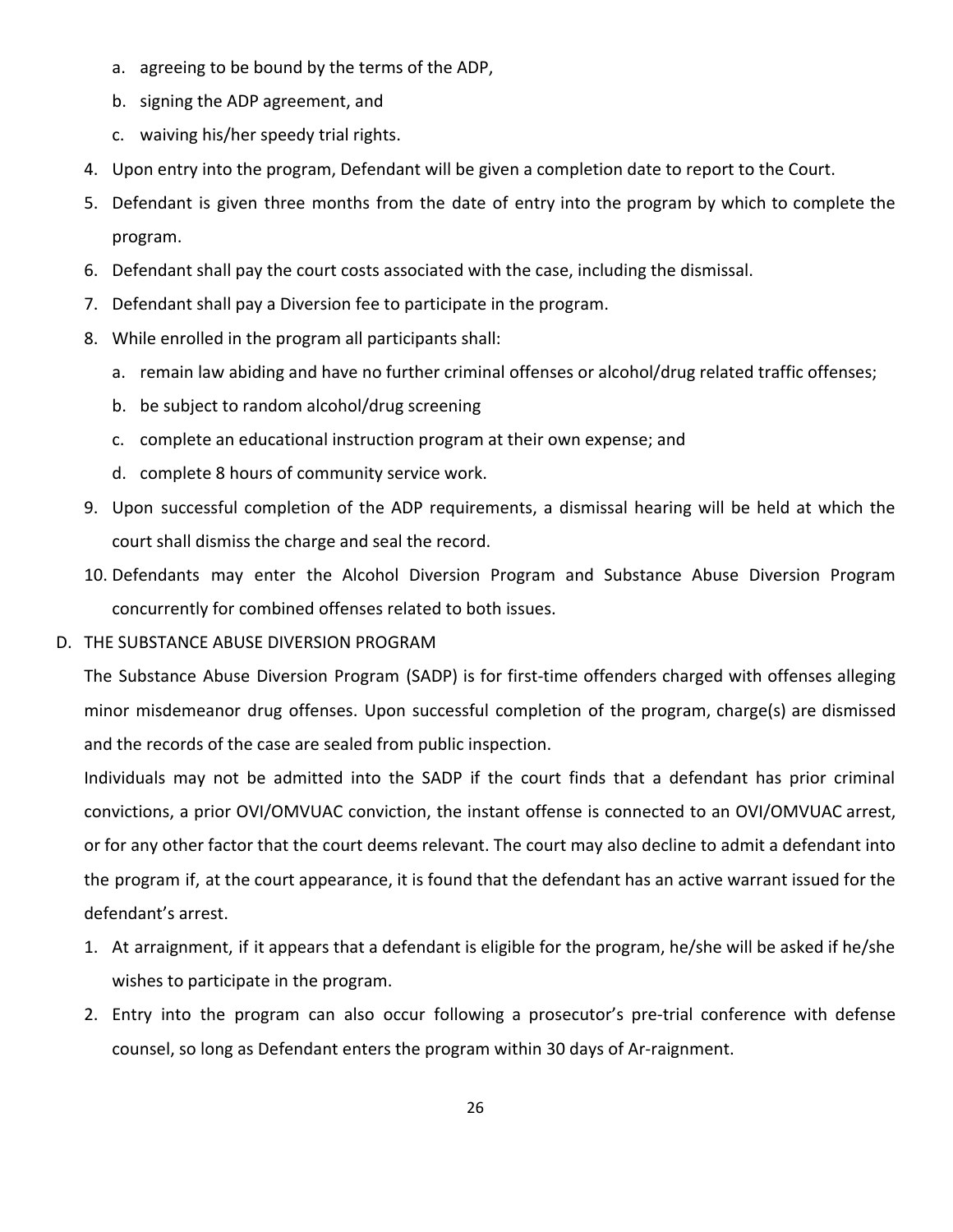- 3. Defendant enters the SADP by:
	- a. Agreeing to be bound by the terms of the SADP;
	- b. Signing the SADP agreement; and,
	- c. Waiving his/her speedy trial rights.
- 4. Upon entry into the program, Defendant will be given a completion date to report to the Court.
- 5. Defendant is given three months from the date of entry into the program by which to complete the program.
- 6. Defendant shall pay the court costs associated with the case, including the dismissal.
- 7. Defendant shall pay a Diversion fee to participate in the program.
- 8. While enrolled in the program all participants shall:
	- a. Remain law abiding and have no further criminal offenses or alcohol/drug related traffic offenses;
	- b. Be subject to random alcohol/drug screening;
	- c. Complete an educational instruction program at their own expense; and
	- d. Complete 8 hours of community service work.
- 9. Upon successful completion of the SADP requirements, a dismissal hearing will be held at which the court shall dismiss the charge and seal the record.
- <span id="page-26-0"></span>10. Defendants may enter the ADP and SADP concurrently for combined offenses related to both issues.

### RULE TWENTY: LIMITED DRIVING PRIVILEGES

Forms are available at the Clerk's office for those who are eligible by state law for limited driving privileges. Proof of current insurance and driving privilege application fee is required upon submitting forms to the court. Payment of fines and costs may be required before issuance or reissuance of such privileges.

#### RULE TWENTY-ONE: SPECIALIZED DOCKETS

<span id="page-26-1"></span>A. There is hereby established in Athens County Municipal Court the DUI Court Program, effective February 27, 2006.

The mission of the Athens County DUI Court Program is to provide management and treatment to repeat DUI offenders in an effort to recognize and correct their problematic behavior, as well as reduce the risk they pose to the safety of the community. The opportunity for change is afforded through regular appearance before the judiciary, supervised treatment, mandatory periodic drug/alcohol testing, and the use of graduated sanctions and rehabilitative services.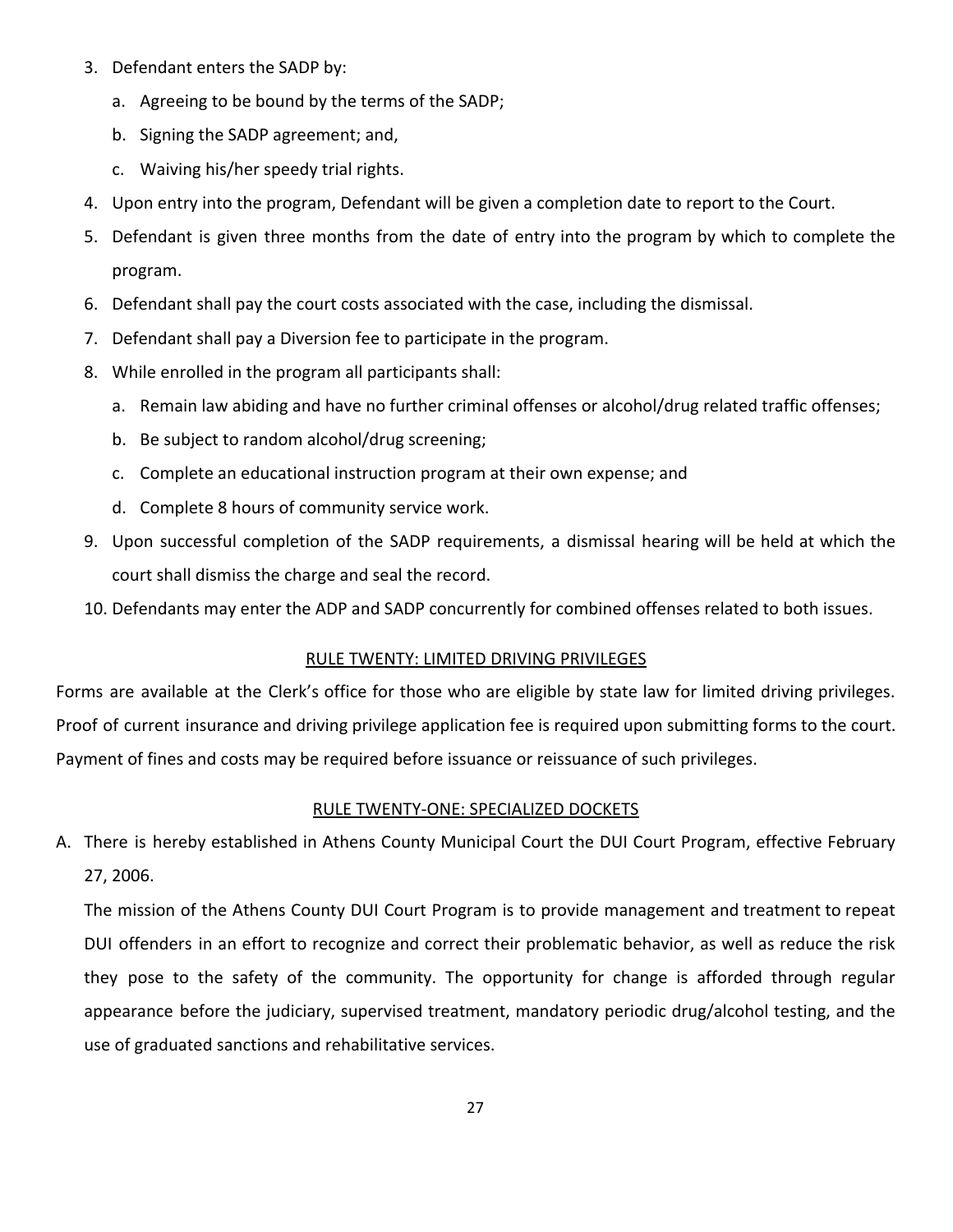The DUI Court Program is a specialized post-conviction probation program for those repeat DUI offenders. A person is eligible for the program for any TRC (alcohol related driving) conviction with any two or more prior TRC arrests. A person in the program is required to serve any incarceration mandated by statute, but may avoid discretionary incarceration permitted by statute if he or she successfully completes the program. Failure of the person to complete the program will result in imposition of any suspended incarceration.

The operation of the DUI Court Program shall be in accordance with the Athens County Municipal Court DUI Program Policy and Procedure Manual as such may be amended from time to time.

Local contribution to funding is through a court cost surcharge for all TRC cases filed on or after January 1, 2006.

B. There is hereby established effective December 1, 2005, Athens County Municipal Court Substance Abusing/Mentally Ill (SAMI) Court Program as a post-conviction option.

The Athens County Municipal Court SAMI Court Program is designed to divert individuals with dual disorders of mental illness and substance abuse and convictions of misdemeanor level offenses from incarceration and to reduce recidivism by providing intensive community treatment and supervision. The Court will contract with Hopewell Health, a dually certified Mental health and AOD treatment agency to provide a "boundary spanner" and treatment team based upon the New Hampshire-Dartmouth Integrated Dual Disorder Treatment (IDDT) model. The SAMI Court Program team will provide comprehensive, assertive services according to the IDDT model. Although the emphasis of this program is development of specialized services for persons with dual diagnoses, another vital element is centralized screening, assessment, and diversion of all mentally ill or alcohol and other drug offenders to the most appropriate Court program.

The operation of the SAMI Court Program shall be in accordance with the Athens County Municipal Court SAMI Court Program Policy and Procedure Manual as such may be amended from time to time.

#### RULE TWENTY-TWO: ADMINISTRATIVE CHANGES

<span id="page-27-0"></span>The Administrative Judge may make any changes to these Rules required by the Ohio Supreme Court Superintendence Rules. Any other changes relating to the use of information technology shall be preapproved pursuant to Superintendence Rule 27.

28